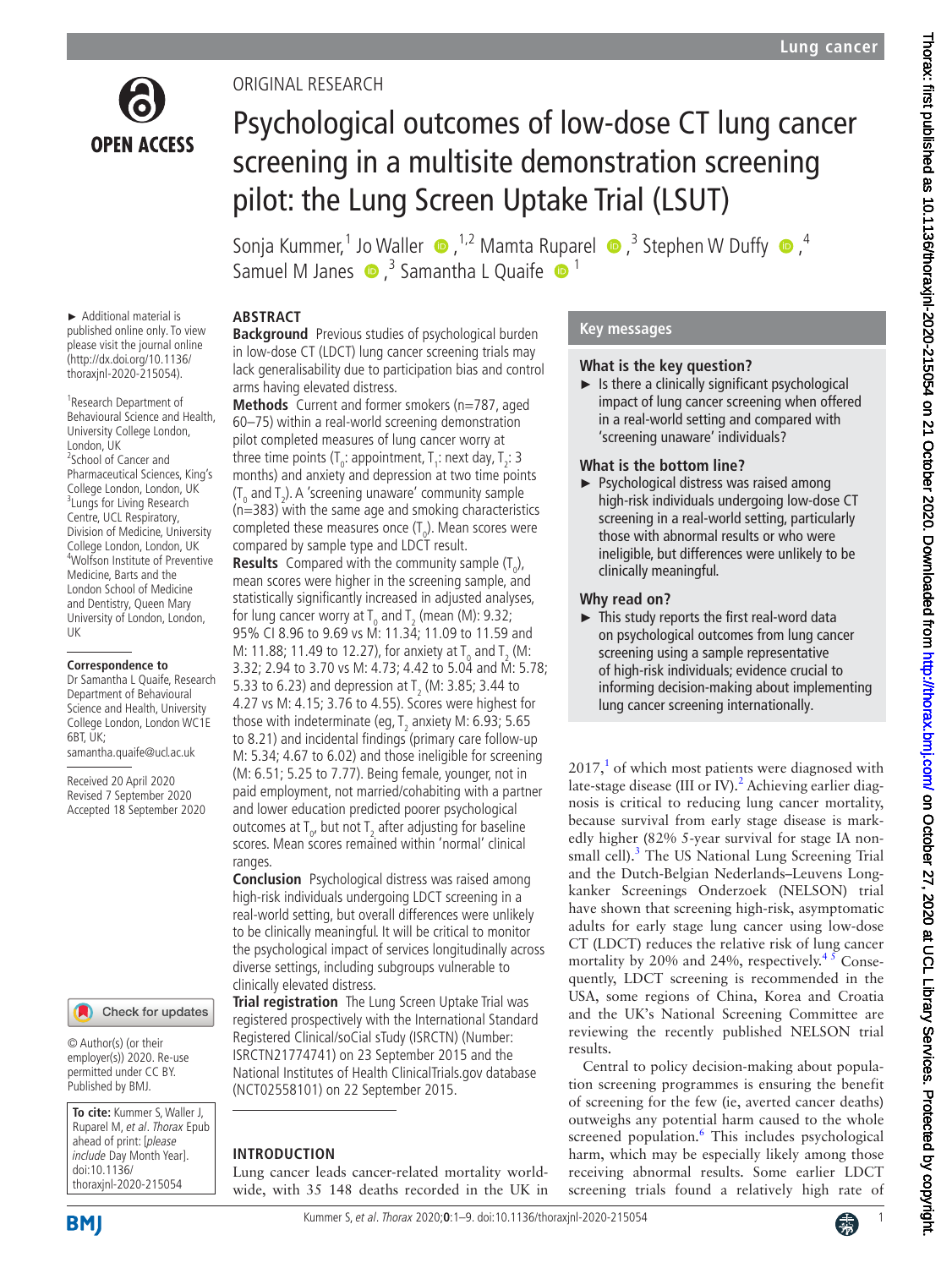false positive and incidental results, with one review estimating an average pulmonary nodule detection rate of 20% (range  $3\% - 51\%$ ).<sup>[7](#page-8-5)</sup> However, changes to the way nodules are categorised mean the NELSON trial's false-positive rate was substantially reduced to  $1.2\%$ .

Nevertheless, research has sought to determine whether LDCT screening and the different types of screening result cause psychological morbidity. In the short term, participants with abnormal findings reported lower health-related quality of life (HRQoL) in the NELSON trial<sup>[8](#page-8-7)</sup> and increased psychological distress in the UK Lung Screening (UKLS) trial,<sup>[9](#page-8-8)</sup> when compared with participants receiving negative results. However, with the exception of individuals who received a lung cancer diagnosis, no clinically significant consequences for psychological wellbeing or HRQoL were observed in the long-term across USA and European screening trials when compared with the control trial arms.[10 11](#page-8-9) While reassuring, evidence suggests a minority experience clinically significant increases in anxiety<sup>12</sup> and that particular characteristics could confer greater propensity for distress. In the UKLS trial, female gender, younger age (<65 years), study site (relatively deprived vs affluent) and current smoking status were associated with increased distress in both the screening and control arms.<sup>[9](#page-8-8)</sup> This potential association of current smoking status and deprivation with increased distress is important because these same characteristics predict lower uptake of LDCT screening trials, $13-15$  meaning these characteristics are relatively underrepresented in studies to date. Furthermore, the finding that distress was elevated among these subgroups even within the 'unscreened' control arm is similar to that of the Danish Lung Screening Trial, which observed negative psychological outcomes in both trial arms[.16](#page-8-12) Control arm trial participants are told they are at high enough risk to enrol, yet not offered screening. They may therefore be more distressed than those who are screening naïve, making them an inappropriate comparison group and potentially underestimating screening-induced distress.

The external validity of psychological outcome data from LDCT screening trials may therefore be limited due both to low participation by those subgroups reporting higher distress and to elevated distress within the 'no screen' control arm with which screening participants' psychological outcomes are often compared. Ours is the first study to compare psychological outcomes among individuals who had undergone LDCT screening in a real-world demonstration pilot, with a community comparison sample who had never been offered LDCT screening. The specific aims were to (1) investigate the sociodemographic and smoking-related characteristics associated with psychological outcomes following screening and (2) compare the immediate and short-term psychological outcomes of screened individuals with those of the screening unaware community comparison sample both overall and by LDCT screening result.

#### **METHODS**

#### **Screening cohort sample**

Recruitment was nested within the Lung Screen Uptake Trial  $(LSUT<sup>17 18</sup>)$ ; a real-world demonstration pilot of LDCT screening across two diverse London sites, which aimed to improve uptake and reduce socioeconomic and smoking-related inequalities in participation. Potentially eligible individuals were invited to attend a prescheduled Lung Health Check (LHC) appointment via postal invitation letters from their general practitioner (see Quaife *et al*<sup>[17](#page-8-13)</sup> for detailed invitation methods). One thousand and five current and former smokers (quit  $\leq$ 7 years), aged

60–75, underwent a LHC hospital appointment at which LDCT screening was offered to those eligible (n=845) on the same day. Regardless of LDCT eligibility, all participants were asked to self-complete paper questionnaires containing validated psychological instruments at three time points: their LHC appointment (T<sub>0</sub>), the next day (T<sub>1</sub>) and at 3 month follow-up (T<sub>2</sub>). The latter time point was chosen both because all participants would have received their LDCT results and because any participant requiring a follow-up appointment would have had this within 3 months of their appointment. Part way through the study, reminder letters and a prize draw were introduced to improve response rate at  $T_{2}$ .

## **Community comparison sample**

Four hundred participants who had not been invited to screening, but shared the same age (60–75 years) and smoking characteristics (current or former smoker quit <7 years) as the screening sample, were recruited via the Smoking Toolkit Study  $(STS)$ .<sup>[19](#page-8-14)</sup> The STS collects monthly national data on smoking behaviour of current and former smokers in England within Ipsos MORI's (market & opinion research international) face-to-face Omnibus survey. Ipsos MORI uses a nationally representative random location sampling design and home-based computer-assisted interviewing. Participants self-completed the psychological outcome measures at one time point  $(T_0)$  using an electronic tablet. LDCT screening was not mentioned.

#### **MEASURES**

#### **Psychological outcomes**

Anxiety and depression were measured using the Hospital Anxiety and Depression Scale (HADS).<sup>20</sup> Participants were asked to indicate how they felt during the last week on a 14-item scale with four response options (scored 0–3). Scores for the anxiety and depression scales were summed separately (range 0–21) and interpreted using clinical thresholds: normal (range 0–7), mild (range 8-10) moderate (range 11-14) and severe (range  $15-21$ ).<sup>[20](#page-8-15)</sup>

Lung cancer worry was measured using an adapted version of the Cancer Worry Scale.<sup>21</sup> This included seven items with 4-point or 5-point response scales. Total scores were summed (range: 7–29), with higher scores representing higher worry.

Aggregate mean scores for cancer worry, anxiety and depression were then computed at each respective time point.

#### **Sociodemographic and smoking-related characteristics**

For the screening sample, current smoking status, age, gender, ethnicity, marital status, employment status and highest level of education were collected during the LHC appointment. For the community sample, these data were obtained via the STS.

#### **LDCT screening results**

LDCT results for the screening sample (from clinical records) were categorised as 'negative' (no signs of lung cancer/abnormalities), 'indeterminate pulmonary nodule' (requiring 3-month follow-up scan), 'suspicious thoracic lesion' (requiring 2-week wait referral), 'incidental finding requiring general practitioner (GP) follow-up' or 'incidental finding requiring hospital follow-up'. There was also a 'no LDCT scan' group who were not eligible for LDCT screening.

#### **Statistical analysis**

Analyses of psychological outcomes within the screening sample were prespecified within a prospectively registered statistical analysis plan [\(https://osf.io/hkemm\)](https://osf.io/hkemm). This was followed except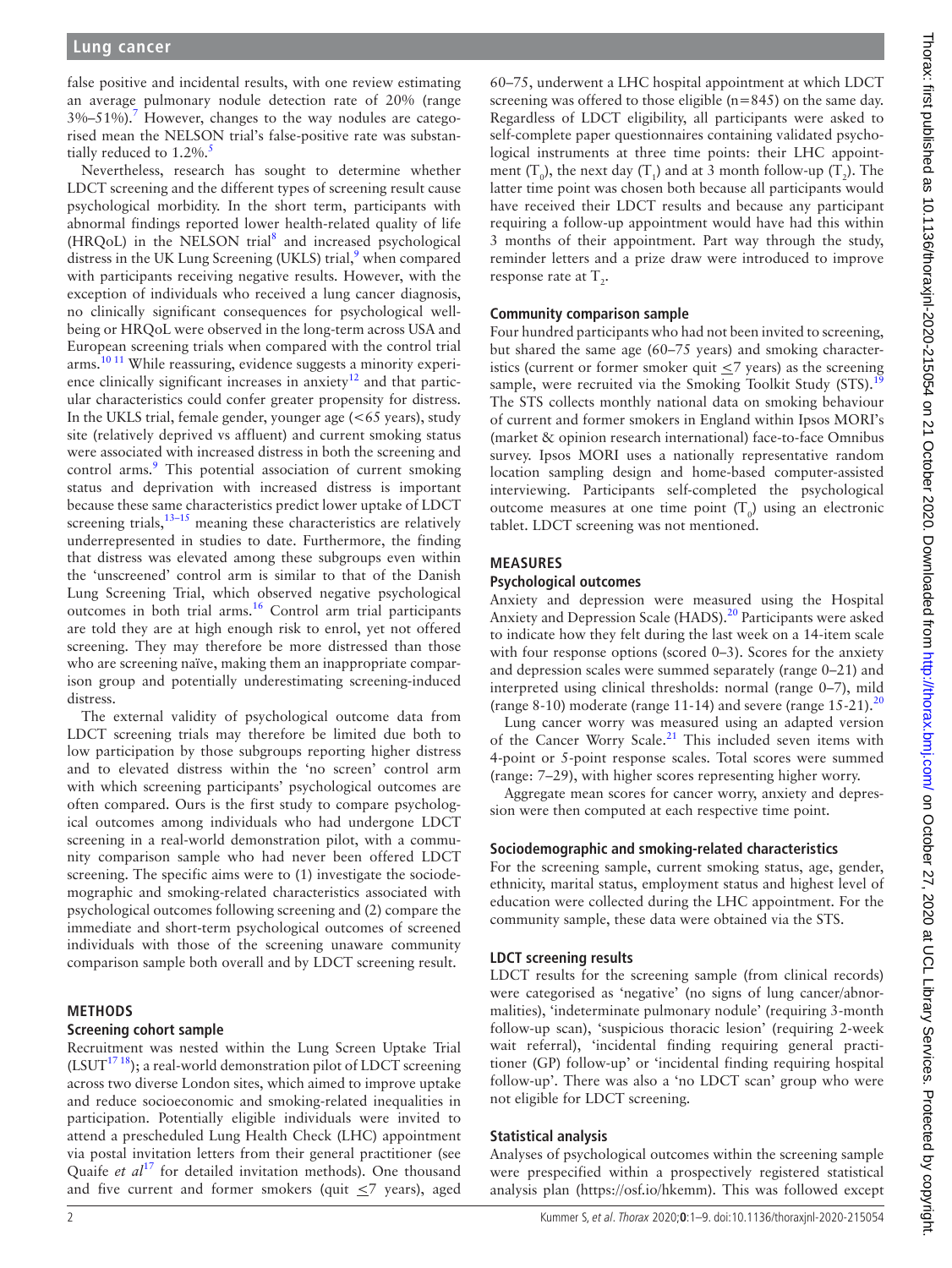for analysis by LSUT arm, because there was no overall effect of the intervention on uptake. Further funding was awarded to collect additional data from a community comparison sample. Analyses were prespecified within the funding application, but were not openly registered.

Descriptive analyses compared the sociodemographic characteristics and smoking status of the two samples and those within the screening sample who completed the questionnaire measures and those who did not. The latter comparison also included LDCT result. Independent sample t tests and  $\chi^2$  tests explored potential differences.

Analyses tested for differences in mean scores for cancer worry, anxiety and depression by sociodemographic characteristics and smoking status, using analysis of variance (ANOVA) and independent sample t tests. The screening sample's overall mean scores on each psychological outcome at each time point  $(T_0, T_1$  and  $T_2)$  were then compared with those of the community sample  $(T_0)$  using ANOVA. These analyses were repeated to explore differences in mean scores by LDCT result specifically, with Tukey post hoc comparisons. Multivariable linear regression analyses then tested whether sample type and LDCT result predicted each of the psychological outcomes independent of sociodemographic characteristics and smoking status.

Additional analyses (not in the prespecified plan and reported in [online supplemental tables\)](https://dx.doi.org/10.1136/thoraxjnl-2020-215054) determined the proportion of participants who scored above the clinical thresholds  $(\geq 11)$  for moderate/severe anxiety and depression (vs below this threshold, that is, mild/normal) on the HADS measure. We examined these proportions within each sociodemographic and LDCT screening result subgroup and conducted multivariable logistic regression models to test the independence of these associations when adjusted for sociodemographic characteristics and smoking status.

All analyses were performed in SPSS (V.25) using a completecase approach. All multivariable analyses of  $T_1$  and  $T_2$  outcomes were adjusted for  $\text{T}_\text{0}$  scores. Due to multiple testing, a more stringent alpha level of 0.01 was used. Sensitivity analyses excluded participants who had completed the questionnaire outside the expected timeframes (T<sub>0</sub>=same day, T<sub>1</sub>= $\leq$ 2 weeks, T<sub>2</sub>=3-5 months). Cognisant of the fact that psychological scores can have skewed distributions, distributions were checked, and positive skewness was found in the cancer worry, anxiety and depression scores at  $T_o$ . Multivariable regression analyses were carried out on the log-transformed scores, which found qualitatively the same results. The results are presented in the original scale, as the differences these describe are more readily interpretable.

#### **Statistical power**

We anticipated a priori that 700 screening participants would complete the baseline measure and 45% (n=315) would return the follow-up measures based on previous research.<sup>22</sup> A quota of 400 participants was set for the community comparison sample, in that, 315 screening participants and 400 community controls provide >80% statistical power to detect small between-group and within-group differences (d=0.2) using two-tailed tests and including eight predictors in multivariable regression modelling  $(f^2=0.05)$ .

### **RESULTS**

#### **Sample characteristics**

At  $T_0$ , both samples had a similar proportion of men (54%) and average age of 66 years (see [table](#page-3-0) 1). Relative to the community sample, the screening sample was more ethnically diverse, more

frequently retired, more commonly married/cohabiting and reported lower education (all p's<0.01). A smaller proportion of the screening sample was current smokers (69% vs 81% in community sample,  $p < 0.001$ ).

#### **Response rates**

Response rates were unknown for the community comparison sample but missing data among respondents were low (1.0%,  $n=17$ ).

For the screening sample, 82.5% (n=829) completed the questionnaire at  $T_0$ , 51.6% at  $T_1$  (n=519) and 43.1% at  $T_2$ (n=433) out of the 1005 LSUT participants attending the LHC. Of those completing the questionnaires, an average of 94.2% had complete data across time points. [Table](#page-4-0) 2 shows the baseline  $(T_0)$  characteristics of 'completers' (completing every item) and 'non-completers' (including both non-responders and responders who had incomplete/missing data on  $\geq$ 1 item) for each psychological outcome measure. Compared with completers, a higher proportion of non-completers had a lower level of education, were unmarried/not cohabiting, were of a black, asian or minority ethnic background and were current (rather than former) smokers (all p's<0.01, except for response by ethnicity for cancer worry). Non-completers of the cancer worry and anxiety measures were also older on average than completers  $(-1 \text{ year})$ , more frequently ineligible for LDCT screening and less frequently received a negative or indeterminate result (p<0.001). Similar differences were observed at  $T_1$ and  $T_2$  (data not reported).

The majority of respondents completed their  $T_0$  survey on the same day as their appointment (85.8%), their  $T_1$  survey within 2 weeks of their appointment (90.5%) and their  $T_2$  survey within 3–5 months of their appointment (91.8%).

### **Sociodemographic and smoking-related differences in psychological outcomes within the screening sample**

There were few statistically significant differences in baseline psychological outcomes by sociodemographic characteristics, none by smoking status, and none at  $\text{T}_\text{1}$  or  $\text{T}_\text{2}$  after adjusting for sociodemographic factors and baseline psychological outcome score [\(table](#page-5-0) 3).

For cancer worry, women had a higher mean score (mean (M): 11.79; 95% CI 11.40 to 12.18) than men (M: 10.95; 10.63 to 11.27 p<0.01) at  $T_0$  in unadjusted and adjusted analyses, but the absolute difference was small.

For anxiety, women again reported higher mean levels compared with men at both  $T_0$  (M: 5.61; 5.12 to 6.10 vs M: 3.95; 3.56 to 4.33, respectively,  $p < 0.001$ ) and  $T_2$  (M: 6.40; 5.71 to 7.10 vs M: 5.25; 4.66 to 5.83, p<0.01) in unadjusted analyses. Women were also more likely to score above the threshold for moderate/severe anxiety at  $\text{T}_{{}_{0}}$  than men (adjusted OR (aOR): 2.83; 1.70 to 4.71, p<0.001, see [online supple](https://dx.doi.org/10.1136/thoraxjnl-2020-215054)[mental table 1](https://dx.doi.org/10.1136/thoraxjnl-2020-215054)). The mean scores for both men and women remained within the 'normal' clinical range and differences were no longer statistically significant at  $T_2$  in adjusted analyses of both mean scores and dichotomised scores (normal/mild vs moderate/severe). Younger age was also associated with higher anxiety at both these time points  $(T_0 B:-0.11;-0.18$  to  $-0.03$ , T<sub>2</sub> B:−0.22;−0.32 to −0.11, p's<0.01) in unadjusted analyses, as was employment status. For example, participants, who were unemployed/disabled/homemakers, had significantly higher mean anxiety scores at  $T_2$  (M: 7.92; 5.97 to 9.87) than those who were employed (M: 5.07; 4.31 to 5.84) or retired (M: 5.98; 5.40 to 6.55,  $p<0.001$ ). In this instance, these differences were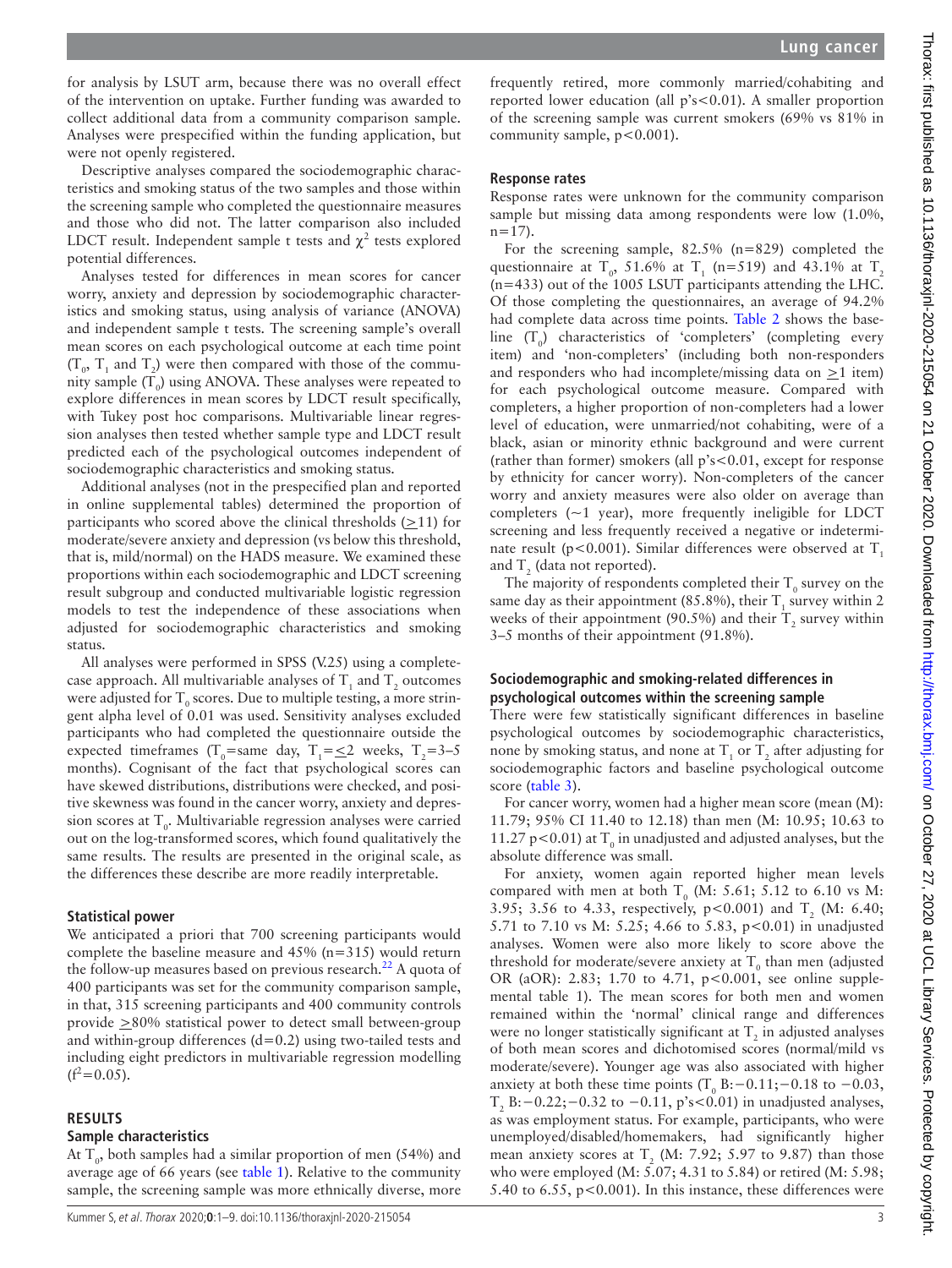<span id="page-3-0"></span>**Table 1** Comparison of sociodemographic characteristics between those completing each psychological outcome measure in the screening sample  $(T_0)$  and the community sample

|                                       | <b>Cancer worry</b>              |                                  |                   | Anxiety                          |                                  |                   | <b>Depression</b>                 |                                  |            |
|---------------------------------------|----------------------------------|----------------------------------|-------------------|----------------------------------|----------------------------------|-------------------|-----------------------------------|----------------------------------|------------|
|                                       | Community<br>sample<br>$(n=383)$ | Screening<br>sample<br>$(n=787)$ | P value           | Community<br>sample<br>$(n=376)$ | Screening<br>sample<br>$(n=744)$ | P value           | Comparison<br>sample<br>$(n=384)$ | Screening<br>sample<br>$(n=755)$ | P value    |
| Gender, n (%)                         |                                  |                                  |                   |                                  |                                  |                   |                                   |                                  |            |
| Female                                | 176 (46.0)                       | 362 (46.0)                       | $0.99*$           | 172 (44.8)                       | 351 (47.2)                       | $0.45*$           | 174 (45.3)                        | 349 (46.2)                       | $0.77*$    |
| Male                                  | 207 (54.0)                       | 425 (54.0)                       |                   | 212 (55.2)                       | 393 (52.8)                       |                   | 210(54.7)                         | 406 (53.8)                       |            |
| Age, mean (SD)                        | 66.24 (4.18)                     | 65.75 (4.01)                     | 0.06 <sub>†</sub> | 66.69 (4.42)                     | 65.75 (4.05)                     | 0.05 <sub>†</sub> | 66.47 (4.46)                      | 65.83 (4.06)                     | < 0.051    |
| Ethnicity, n (%)                      |                                  |                                  |                   |                                  |                                  |                   |                                   |                                  |            |
| White                                 | 367 (96.3)                       | 660 (84.1)                       | $< 0.001*$        | 366 (95.8)                       | 632 (85.2)                       | $< 0.001*$        | 367 (96.1)                        | 640 (84.9)                       | $< 0.001*$ |
| Minority ethnic group                 | 14(10.1)                         | 125 (15.9)                       |                   | 16(4.2)                          | 110 (14.8)                       |                   | 15(3.9)                           | 114(15.1)                        |            |
| Education, n (%)                      |                                  |                                  |                   |                                  |                                  |                   |                                   |                                  |            |
| Finished school ≤age of 15            | 119(31.3)                        | 387 (49.2)                       | $< 0.001*$        | 121(31.5)                        | 363 (48.9)                       | $< 0.01*$         | 120(31.3)                         | 361 (47.9)                       | $< 0.001*$ |
| Completed CSEs/O levels               | 108 (28.2)                       | 83 (10.5)                        |                   | 107 (27.9)                       | 78 (10.5)                        |                   | 106 (27.6)                        | 78 (10.3)                        |            |
| Completed A levels/further/other      | 95 (24.8)                        | 138 (17.5)                       |                   | 97(25.3)                         | 130(17.5)                        |                   | 96(25.0)                          | 138 (18.3)                       |            |
| Completed university degree           | 61(15.9)                         | 179 (22.7)                       |                   | 59 (15.4)                        | 172 (23.1)                       |                   | 62(16.1)                          | 177(23.5)                        |            |
| Employment status, n (%)              |                                  |                                  |                   |                                  |                                  |                   |                                   |                                  |            |
| Retired                               | 265 (69.2)                       | 481 (62.7)                       | ${<}0.01*$        | 268 (69.8)                       | 453 (62.7)                       | $< 0.001*$        | 268 (69.8)                        | 460 (62.8)                       | $< 0.01*$  |
| Employed                              | 78 (20.4)                        | 226 (29.5)                       |                   | 75 (19.5)                        | 217(30.0)                        |                   | 76 (19.8)                         | 220 (30.0)                       |            |
| Unemployed/disabled/homemaker/other   | 40 (10.4)                        | 60(7.8)                          |                   | 41 (10.7)                        | 53(7.3)                          |                   | 40 (10.4)                         | 53(7.2)                          |            |
| Marital status, n (%)                 |                                  |                                  |                   |                                  |                                  |                   |                                   |                                  |            |
| Married/cohabiting                    | 203(53.1)                        | 355 (45.2)                       | ${<}0.01*$        | 208 (54.3)                       | 329 (44.3)                       | ${<}0.01*$        | 205 (53.5)                        | 338 (44.9)                       | $< 0.01*$  |
| Not married/cohabiting                | 179 (46.9)                       | 431 (54.8)                       |                   | 175 (45.7)                       | 413 (55.7)                       |                   | 178 (46.5)                        | 415(55.1)                        |            |
| Smoking status, n (%)                 |                                  |                                  |                   |                                  |                                  |                   |                                   |                                  |            |
| Current smoker (including occasional) | 308 (80.8)                       | 538 (68.6)                       | $< 0.001*$        | 308 (80.6)                       | 511 (68.9)                       | $< 0.001*$        | 308 (80.6)                        | 515(68.5)                        | $< 0.001*$ |
| Former smoker                         | 72 (19.2)                        | 246 (31.4)                       |                   | 74 (19.4)                        | 231(31.1)                        |                   | 74 (19.4)                         | 237 (31.5)                       |            |

Ns may vary in each cell due to missing data.

 $\chi^2$  test (categorical variables).

†Independent samples t-test (continuous variables).

CSE, Certificate of Secondary Education.

clinically meaningful, because those in the unemployed/disabled/ homemaker group had a mean anxiety score within the 'mild' clinical range. However, in the adjusted analyses, the differences by age and employment were no longer statistically significant at  $\mathrm{T}_\mathrm{2}$  and in multivariable logistic regression analyses, these groups were no more likely to score above the cut-off for moderate/ severe anxiety at either  $T_0$  or  $T_2$  [\(online supplemental table 1\)](https://dx.doi.org/10.1136/thoraxjnl-2020-215054).

For depression, the pattern by employment status was similar to that of anxiety. At  $\text{T}_2$ , those who reported being unemployed/ disabled/homemakers had a statistically significantly higher mean depression score (M: 5.96; 4.15 to 7.78) in unadjusted analyses compared with those who were employed (M: 2.73; 2.14 to 3.31) or retired (M: 4.62; 4.10 to 5.14, p<0.01). Further analyses ([online supplemental table 2\)](https://dx.doi.org/10.1136/thoraxjnl-2020-215054) also showed that an 'unemployed/disabled/homemaker' status (vs retired) increased the odds of scoring above the threshold for moderate/severe depression at  $T_0$  (aOR: 3.19; 1.39 to 7.35, p<0.01) while older age reduced the odds (aOR: 0.86; 0.78 to 0.96, p<0.01). Having less education was also associated with higher depression scores at both time points in unadjusted analyses (eg, left school  $\leq 15$  $T_2$  M: 5.02; 4.41 to 5.64 vs university degree  $T_2$  M: 3.04; 2.32 to 3.75, p<0.01). In addition, those who were married/cohabiting reported lower depression scores at  $T_0$  (M: 2.86; 2.49 to 3.23) and  $T_2$  (M: 3.33; 2.81 to 3.84) than those who were not married/cohabiting (M: 3.68; 3.33 to 4.03 and M: 4.82; 4.25 to 5.40 at  $T_0$  and  $T_2$ , respectively). Despite these differences, all mean scores for depression remained within the 'normal' clinical range. Furthermore, in adjusted analyses, these differences and associations were no longer statistically significant at  $\mathrm{T}_2^{}$ .

### **Overall differences in psychological outcomes between the screening and community samples**

In unadjusted analyses, the screening sample had statistically significantly higher mean cancer worry scores at all time points  $(T_0 M: 11.34; 11.09 \text{ to } 11.59; T_1 M: 10.97; 10.66 \text{ to } 11.28; T_2$ M: 11.88; 11.49 to 12.27) than the community sample at T<sub>0</sub> (M: 9.32; 8.96 to 9.69, all p's<0.001), although absolute differences were small  $(\sim 2;$  [table](#page-6-0) 4). In analyses adjusted for sociodemographic characteristics, smoking status and baseline  $(T_0)$  cancer worry score, this association was no longer significantly higher at  $T_{1}$ .

The screening sample also had higher mean anxiety scores at T<sub>0</sub> (M: 4.73; 4.42 to 5.04) and T<sub>2</sub> (M: 5.78; 5.33 to 6.23) than the community sample at  $T_0$  (M: 3.32; 2.94 to 3.70), in unadjusted and adjusted analyses (all p's<0.001). Again, absolute differences were small  $(-2)$  and scores remained with the 'normal' clinical range for anxiety. For depression, a statistically significant difference between samples was only observed in adjusted analyses at T<sub>2</sub> (M: 4.15; 3.76 to 4.55 vs M: 3.85; 3.44 to 4.27, p<0.001) and not  $T_0$ . The absolute difference was 0.3 and all scores were within the 'normal' clinical range.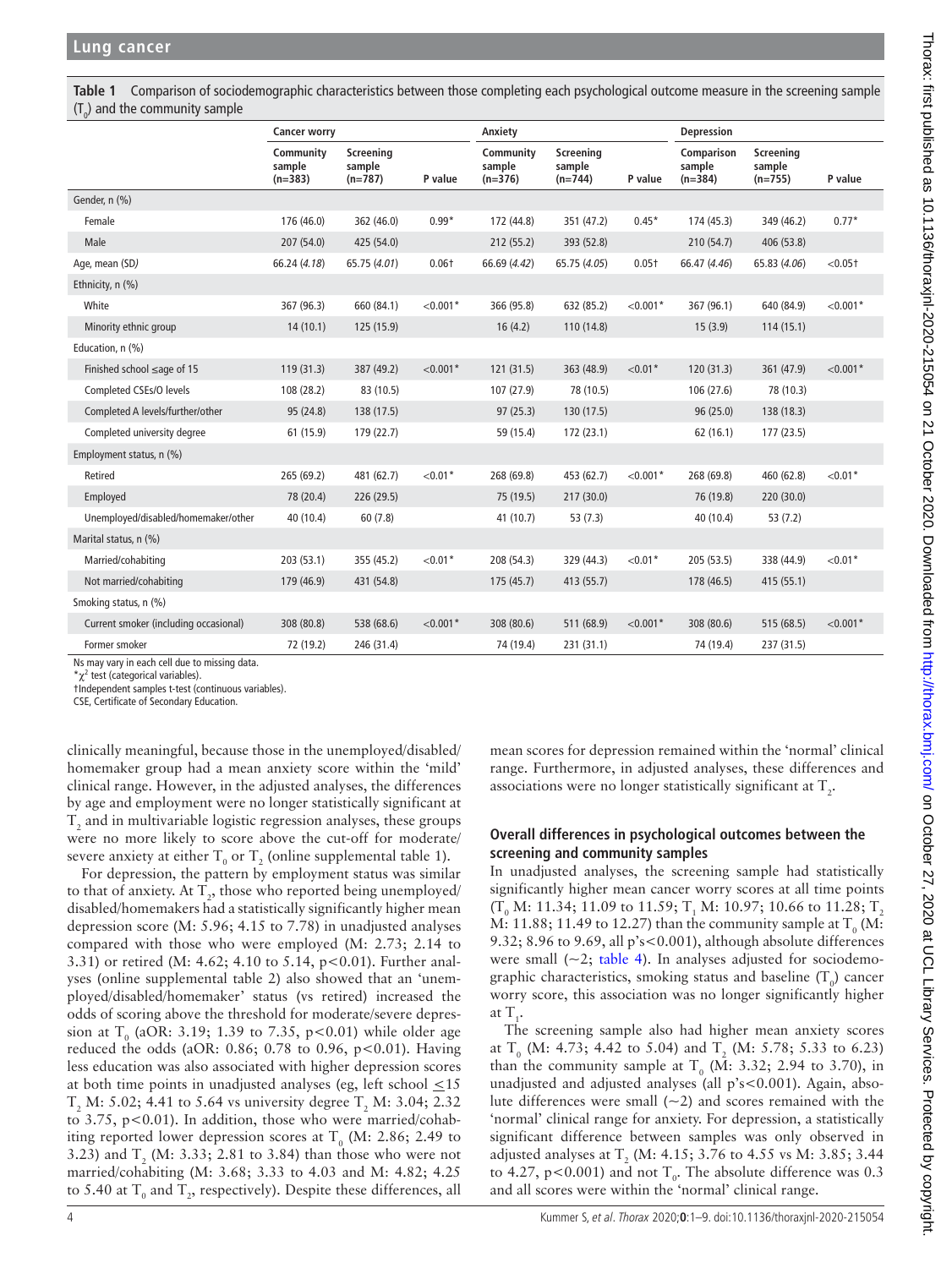<span id="page-4-0"></span>

| Comparison of $T_n$ completers and non-completers of each psychological outcome in the screening sample<br>Table 2 |                                 |                                       |                   |                                        |                                         |                   |                                        |                                         |                   |
|--------------------------------------------------------------------------------------------------------------------|---------------------------------|---------------------------------------|-------------------|----------------------------------------|-----------------------------------------|-------------------|----------------------------------------|-----------------------------------------|-------------------|
|                                                                                                                    | <b>Cancer worry</b>             |                                       |                   | Anxiety                                |                                         |                   | <b>Depression</b>                      |                                         |                   |
|                                                                                                                    | $T_{0}$ completers<br>$(n=787)$ | $T_0$ non-<br>completers<br>$(n=218)$ | P value           | T <sub>o</sub> completers<br>$(n=744)$ | $T_{0}$ non-<br>completers<br>$(n=261)$ | P value           | T <sub>o</sub> completers<br>$(n=755)$ | $T_{0}$ non-<br>completers<br>$(n=250)$ | P value           |
| Gender, n (%)                                                                                                      |                                 |                                       |                   |                                        |                                         |                   |                                        |                                         |                   |
| Female                                                                                                             | 362 (46.0)                      | 94 (43.1)                             | 0.45 <sup>†</sup> | 351 (47.2)                             | 105 (40.2)                              | 0.05 <sub>†</sub> | 349 (46.2)                             | 107 (42.8)                              | $0.35+$           |
| Male                                                                                                               | 425 (54.0)                      | 124 (56.9)                            |                   | 393 (52.8)                             | 156 (59.8)                              |                   | 406 (53.8)                             | 143 (57.2)                              |                   |
| Age, mean (SD)                                                                                                     | 65.67 (4.01)                    | 66.83 (4.60)                          | $<0.01$ ‡         | 65.75 (4.05)                           | 66.69 (4.42)                            | $< 0.01$ ‡        | 65.83 (4.06)                           | 66.47 (4.46)                            | 0.05 <sup>‡</sup> |
| Ethnicity, n (%)                                                                                                   |                                 |                                       |                   |                                        |                                         |                   |                                        |                                         |                   |
| White                                                                                                              | 660 (84.1)                      | 168 (77.4)                            | $0.02+$           | 632 (85.2)                             | 196 (75.4)                              | $< 0.001$ †       | 640 (84.9)                             | 188 (75.8)                              | < 0.011           |
| Minority ethnic group                                                                                              | 125 (15.9)                      | 49 (22.6)                             |                   | 110 (14.8)                             | 64 (24.6)                               |                   | 114(15.1)                              | 60(24.2)                                |                   |
| Education status, n (%)                                                                                            |                                 |                                       |                   |                                        |                                         |                   |                                        |                                         |                   |
| Finished school ≤age of 15                                                                                         | 387 (49.2)                      | 136 (63.0)                            | < 0.011           | 363 (48.9)                             | 160 (61.5)                              | < 0.011           | 361 (47.9)                             | 162 (65.1)                              | $< 0.001$ †       |
| Completed CSEs/O levels                                                                                            | 83 (10.5)                       | 21(9.7)                               |                   | 78 (10.5)                              | 26 (10.0)                               |                   | 78 (10.3)                              | 26 (10.4)                               |                   |
| Completed A-levels/further/other                                                                                   | 138 (17.5)                      | 27(12.5)                              |                   | 130 (17.5)                             | 35 (13.5)                               |                   | 138 (18.3)                             | 27(10.8)                                |                   |
| Completed university degree                                                                                        | 179 (22.7)                      | 32 (14.8)                             |                   | 172 (23.1)                             | 39 (15.0)                               |                   | 177 (23.5)                             | 34 (13.7)                               |                   |
| Employment status, n (%)                                                                                           |                                 |                                       |                   |                                        |                                         |                   |                                        |                                         |                   |
| Retired                                                                                                            | 481 (62.7)                      | 140 (68.0)                            | $0.36+$           | 453 (62.7)                             | 168 (67.2)                              | 0.18†             | 460 (62.8)                             | 161 (67.1)                              | 0.14 <sup>†</sup> |
| Employed                                                                                                           | 226 (29.5)                      | 51 (24.8)                             |                   | 217 (30.0)                             | 60 (24.0)                               |                   | 220 (30.0)                             | 57(23.8)                                |                   |
| Unemployed/disabled/homemaker/other                                                                                | 60 (7.8%)                       | 15 (7.3%)                             |                   | 53(7.3)                                | 22 (8.8)                                |                   | 53(7.2)                                | 22(9.2)                                 |                   |
| Marital status, n (%)                                                                                              |                                 |                                       |                   |                                        |                                         |                   |                                        |                                         |                   |
| Married/cohabiting<br>Not married/cohabiting                                                                       | 355 (45.2)<br>431 (54.8)        | 73 (33.8)<br>143 (66.2)               | < 0.011           | 329 (44.3)<br>413 (55.7)               | 99 (38.1)<br>161 (61.9)                 | 0.08 <sub>†</sub> | 338 (44.9)<br>415 (55.1)               | 90(36.1)<br>159 (63.9)                  | $0.02+$           |
| Smoking status, n (%)                                                                                              |                                 |                                       |                   |                                        |                                         |                   |                                        |                                         |                   |
| Current smoker (including occasional)                                                                              | 538 (68.6)                      | 171 (79.2)                            | < 0.011           | 511 (68.9)                             | 198 (76.7)                              | $0.02+$           | 515 (68.5)                             | 194 (78.2)                              | < 0.011           |
| Former smoker                                                                                                      | 246 (31.4)                      | 45 (20.8)                             |                   | 231 (31.1)                             | 60(23.3)                                |                   | 237 (31.5)                             | 54 (21.8)                               |                   |
| LDCT scan result, n (%)                                                                                            |                                 |                                       |                   |                                        |                                         |                   |                                        |                                         |                   |
| No LDCT scan                                                                                                       | 156 (19.8)                      | 79 (36.2)                             | $< 0.001$ †       | 142 (19.1)                             | 93 (35.6)                               | $< 0.001$ †       | 150 (19.9)                             | 85 (34.0)                               | $< 0.001$ †       |
| Negative LDCT scan                                                                                                 | 196 (24.9)                      | 41 (18.8)                             |                   | 187 (25.1)                             | 50 (19.2)                               |                   | 189 (25.0)                             | 48 (19.2)                               |                   |
| Indeterminate pulmonary nodule                                                                                     | 104 (13.2)                      | 23(10.6)                              |                   | 107 (14.4)                             | 20(7.7)                                 |                   | 105 (13.9)                             | 22(8.8)                                 |                   |
| Suspicious thoracic lesion                                                                                         | 27(3.4)                         | 6(2.8)                                |                   | 23(3.1)                                | 10(3.8)                                 |                   | 27(3.6)                                | 6(2.4)                                  |                   |
| Incidental finding (GP follow-up)                                                                                  | 268 (34.1)                      | 60(27.5)                              |                   | 251 (33.7)                             | 77 (29.5)                               |                   | 250 (33.1)                             | 78 (31.2)                               |                   |
| Incidental finding (hospital follow-up)                                                                            | 36(4.6)                         | 9(4.1)                                |                   | 34 (4.6)                               | 11(4.2)                                 |                   |                                        | 11(4.4)                                 |                   |

Ns may vary in each cell due to missing data.

 $*\chi^2$  test (categorical variables)

†Independent samples t test (continuous variables)

CSE, Certificate of Secondary Education; GP, General Practitioner; LDCT, low-dose CT.

### **Differences in psychological outcomes between the screening and community samples by LDCT result**

Mean scores for cancer worry at  $T_2$  among the screening sample were significantly higher for all but one (incidental findings requiring hospital follow-up) of the LDCT result subgroups at  $T_0$  when compared with the community sample at  $T_0$  [\(table](#page-6-1) 5). Except for those receiving a negative LDCT result, cancer worry scores were highest at  $T_2$  and significantly higher across all the screening subgroups compared with the community sample at  $T_0$ , including those who had not been screened (M: 12.03; 10.70 to 13.36 vs M: 9.32; 8.96 to 9.69, p<0.001). In analyses adjusted for sociodemographic characteristics, smoking status and  $T_0$  worry score, receiving an indeterminate result (B: 2.06; 1.37 to 2.76), an incidental finding (GP (B: 0.82; 0.32 to 1.33) and hospital (B: 2.41; 1.15 to 3.66) follow-up) or not being screened (B: 1.31; 0.62 to 2.00) were associated with statistically significantly higher cancer worry scores at  $T_2$  relative to the community sample at  $T_0$  (p<0.01; [table](#page-7-0) 6).

For anxiety, participants with a negative LDCT result, an incidental finding requiring GP follow-up or who had not

been screened had significantly higher mean scores at  $T_0$  and  $T_2$  compared with the community sample in unadjusted and adjusted analyses. Participants found to have an indeterminate pulmonary nodule also had statistically significantly higher anxiety at  $T_2$  than those in the community sample (M: 6.93; 5.65 to 8.21 vs M: 3.32; 2.94 to 3.70, p<0.001), but not at  $T_0$ . There were no statistically significant differences in anxiety at either  $T_0$  or  $T_2$  for those with a suspicious thoracic lesion or an incidental finding needing hospital follow-up. As with cancer worry, mean anxiety scores were highest at  $T<sub>2</sub>$  for all screening result subgroups except those with a negative LDCT result. However, all mean scores remained within the 'normal' clinical range.

In unadjusted analyses, there were no statistically significant differences in either  $T_0$  or  $T_2$  mean depression scores when comparing each of the screening result subgroups with the community comparison sample at  $T_0$ . However, in adjusted analyses, having an indeterminate pulmonary nodule (B: 1.02; 0.42 to 1.62), an incidental finding requiring GP follow-up (B: 0.59; 0.15 to 1.03) or not being screened (B: 1.57; 0.95 to 2.19) were associated with higher depression scores at  $T_2$  (all p's<0.01)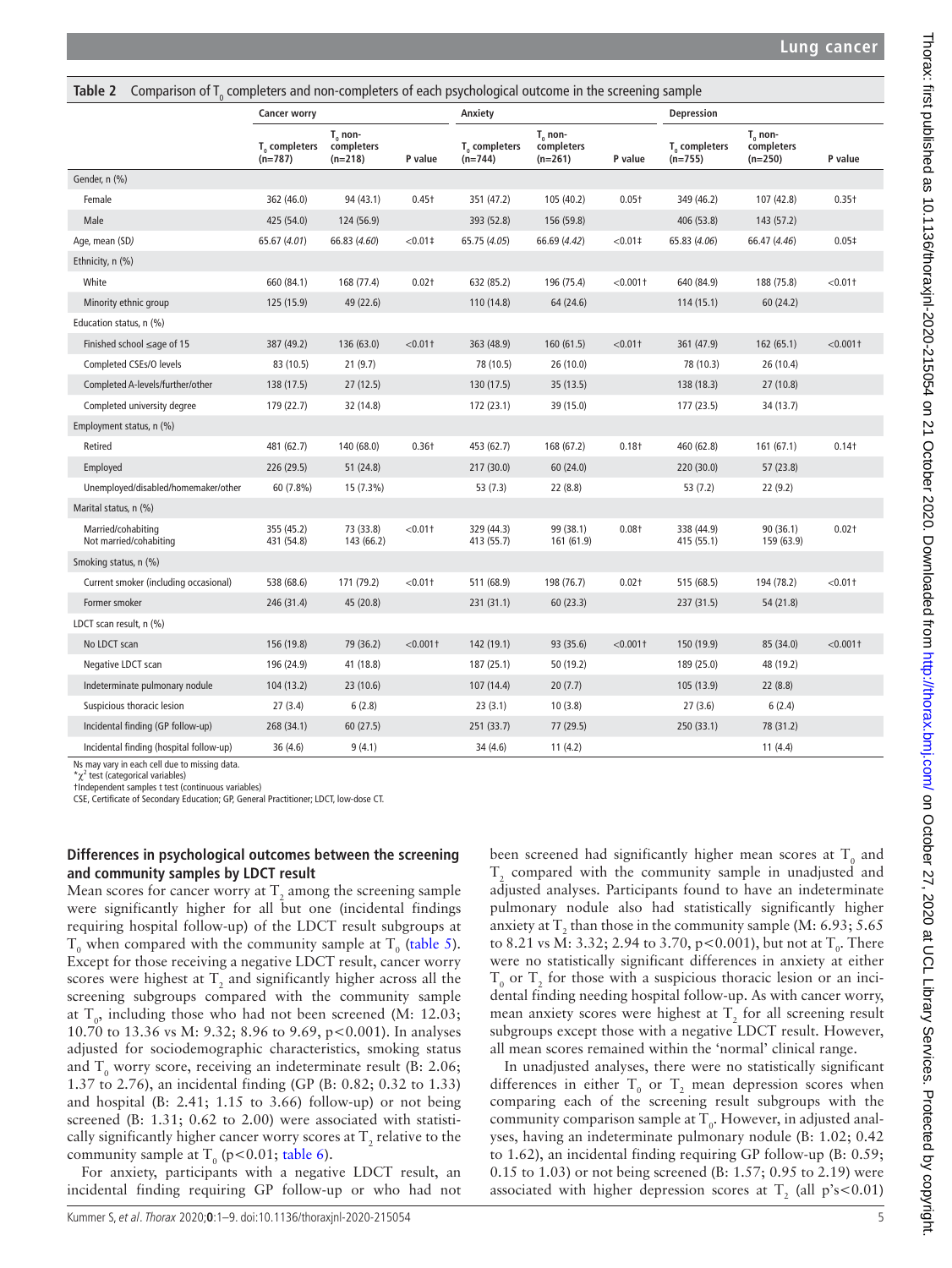| Table 3                                                                                                                                | Mean psychological outcome scores for the screening sample                                 |                                               |                                      | by sociodemographic characteristics and smoking status |                                          |                                                                                                                                                            |                                             |
|----------------------------------------------------------------------------------------------------------------------------------------|--------------------------------------------------------------------------------------------|-----------------------------------------------|--------------------------------------|--------------------------------------------------------|------------------------------------------|------------------------------------------------------------------------------------------------------------------------------------------------------------|---------------------------------------------|
|                                                                                                                                        | $\overline{\phantom{a}}$<br>Cancer worry<br>$(range 7-29)$                                 | Cancer worry T <sub>1</sub><br>$(range 7-29)$ | Cancer worry $I_2$<br>$(range 7-29)$ | Anxiety T <sub>o</sub><br>(range 0–21)                 | $(range 0-21)$<br>Anxiety $\mathbf{T}_2$ | Depression $\mathbf{T_0}$<br>$(range 0-21)$                                                                                                                | Depression $\mathbf{T}_2$<br>$(range 0-21)$ |
|                                                                                                                                        | Mean (95% CI)                                                                              | Mean (95% CI)                                 | Mean (95% CI)                        | Mean (95% CI)                                          | Mean (95% CI)                            | Mean (95% CI)                                                                                                                                              | Mean (95% CI)                               |
| Gendert                                                                                                                                |                                                                                            |                                               |                                      |                                                        |                                          |                                                                                                                                                            |                                             |
| Female                                                                                                                                 | 11.79 (11.40 to 12.18)**                                                                   | 11.31 (10.84 to 11.78)                        | 12.05 (11.46 to 12.64)               | 5.61 (5.12 to 6.10)**                                  | 6.40 (5.71 to 7.10)*                     | 3.61 (3.21 to 4.00)                                                                                                                                        | 4.16 (3.57 to 4.75)                         |
| Male                                                                                                                                   | $10.95(10.63 to 11.27)$ **                                                                 | 10.66 (10.25 to 11.07)                        | 11.73 (11.21 to 12.26)               | 3.95 (3.56 to 4.33) **                                 | 5.25 (4.66 to 5.83)*                     | 3.06 (2.73 to 3.39)                                                                                                                                        | 4.15 (3.60 to 4.69)                         |
| Age, beta (95% CI)#                                                                                                                    | $-0.04 (-0.10 to 0.03)$                                                                    | $-0.08$ $(-0.15$ to $-0.00)$                  | $-0.06 (-0.15 to 0.04)$              | $-0.11$ $(-0.18$ to $-0.03)$ **                        | $-0.22$ $(-0.32$ to $-0.11)$ *           | $-0.08 (-0.13 to -0.01)$                                                                                                                                   | $-0.08 (-0.18 to 0.02)$                     |
| Ethnicity§                                                                                                                             |                                                                                            |                                               |                                      |                                                        |                                          |                                                                                                                                                            |                                             |
| White                                                                                                                                  | 11.38 (11.11 to 11.64)                                                                     | 11.09 (10.76 to 11.42)                        | 11.77 (11.37 to 12.17)               | 4.79 (4.45 to 5.14)                                    | 5.79 (5.32 to 6.25)                      | 3.21 (2.94 to 3.50)                                                                                                                                        | 4.08 (3.67 to 4.49)                         |
| Minority ethnic group                                                                                                                  | 11.15 (10.42 to 11.88)                                                                     | 10.09 (9.15 to 11.02)                         | 13.03 (11.31 to 14.74)               | 4.44 (3.69 to 5.19)                                    | 5.67 (3.88 to 7.46)                      | 3.88 (3.26 to 4.49)                                                                                                                                        | 5.00 (3.39 to 6.61)                         |
| Education§                                                                                                                             |                                                                                            |                                               |                                      |                                                        |                                          |                                                                                                                                                            |                                             |
| Left school sage 15                                                                                                                    | 11.45 (11.06 to 11.85)                                                                     | 10.82 (10.35 to 11.30)                        | 12.23 (11.60 to 12.86)               | 4.85 (4.39 to 5.31)                                    | 6.33 (5.61 to 7.04)                      | 3.60 (3.25 to 3.95)*                                                                                                                                       | 5.02 $(4.41$ to 5.64)*                      |
| CSEs/O levels                                                                                                                          | 10.95 (10.22 to 11.68)                                                                     | 10.77 (9.93 to 11.61)                         | 12.02 (10.76 to 13.28)               | 4.40 (3.45 to 5.34)                                    | 5.89 (4.35 to 7.44)                      | 3.85 (2.93 to $4.76$ )*                                                                                                                                    | 4.26 (2.77 to 5.75)*                        |
| A levels/further/other                                                                                                                 | 11.54 (10.98 to 12.10)                                                                     | 11.43 (10.58 to 12.28)                        | 12.14 (11.21 to 13.08)               | 5.10 (4.33 to 5.87)                                    | 6.00 (5.02 to 6.98)                      | 3.10 $(2.49$ to 3.72)*                                                                                                                                     | 3.70 $(2.94$ to $4.45)$ *                   |
| University degree                                                                                                                      | 11.10 (10.63 to 11.57)                                                                     | 11.04 (10.48 to 11.60)                        | 11.05 (10.41 to 11.70)               | 4.34 (3.72 to 4.96)                                    | 4.73 (3.96 to 5.50)                      | $2.64(2.12$ to $3.17)$ *                                                                                                                                   | $3.04$ (2.32 to 3.75)*                      |
| Employment status§                                                                                                                     |                                                                                            |                                               |                                      |                                                        |                                          |                                                                                                                                                            |                                             |
| Retired                                                                                                                                | 11.46 (11.12 to 11.81)                                                                     | 11.11 (10.67 to 11.55)                        | 12.27 (11.76 to 12.78)               | 4.80 (4.39 to 5.22)*                                   | 5.98 (5.40 to 6.55)**                    | $3.52(3.19 to 3.86)$ **                                                                                                                                    | 4.62 (4.10 to 5.14)*                        |
| Employed                                                                                                                               | 11.19 (10.79 to 11.60)                                                                     | 10.73 (10.31 to 11.15)                        | 11.10 (10.42 to 11.77)               | $4.03$ (3.52 to $4.53$ )**                             | 5.07 (4.31 to 5.84)**                    | $2.40(2.02 to 2.79)$ **                                                                                                                                    | $2.73$ (2.14 to 3.31)*                      |
| Unemployed/disabled/<br>homemaker/other                                                                                                | 11.07 (10.05 to 12.08)                                                                     | 11.23 (9.87 to 12.59)                         | 12.00 (10.27 to 13.73)               | $6.87$ (5.60 to 8.14)**                                | 7.92 (5.97 to 9.87)**                    | 5.72 $(4.94 \text{ to } 6.94)^{**}$                                                                                                                        | 5.96 (4.15 to 7.78)*                        |
| Marital status§                                                                                                                        |                                                                                            |                                               |                                      |                                                        |                                          |                                                                                                                                                            |                                             |
| Married/cohabiting                                                                                                                     | 11.17 (10.82 to 11.52)                                                                     | 10.95 (10.49 to 11.42)                        | 11.64 (11.12 to 12.17)               | 4.38 (3.91 to 4.85)                                    | 5.35 (4.72 to 5.98)                      | $2.86(2.49 to 3.23)**$                                                                                                                                     | 3.33 (2.81 to 3.84)*                        |
| Not married/cohabiting                                                                                                                 | 11.48 (11.13 to 11.84)                                                                     | 10.99 (10.57 to 11.41)                        | 12.07 (11.50 to 12.64)               | 5.01 (4.59 to 5.43)                                    | 6.14 (5.51 to 6.77)                      | $3.68$ (3.33 to 4.03)*                                                                                                                                     | 4.82 (4.25 to 5.40)*                        |
| Smoking statust                                                                                                                        |                                                                                            |                                               |                                      |                                                        |                                          |                                                                                                                                                            |                                             |
| Current smoker¶                                                                                                                        | 11.37 (11.07 to 11.67)                                                                     | 11.10 (10.72 to 11.48)                        | 12.07 (11.58 to 12.55)               | 4.76 (4.38 to 5.14)                                    | 6.02 (5.44 to 6.59)                      | 3.39 (3.08 to 3.70)                                                                                                                                        | 4.50 (3.98 to 5.02)                         |
| Former smoker                                                                                                                          | 11.29 (10.82 to 11.76)                                                                     | 10.75 (10.19 to 11.30)                        | 11.53 (10.86 to 12.20)               | 4.64 (4.07 to 5.20)                                    | 5.37 (4.65 to 6.09)                      | 3.16 (2.70 to 3.60)                                                                                                                                        | 3.55 (2.95 to 4.15)                         |
| $T_{\rm z}$ , the models were also adjusted for $T_{\rm o}$ outcomes.<br>*Independent samples t-test.<br>+Bivariate linear regression. | $*$ p<0.01 in unadjusted analyses, $*$ p<0.01 (bold) in unadjusted analyses and linear reg |                                               |                                      |                                                        |                                          | ression models adjusted for gender, age, ethnicity, education, employment status, marital status and smoking status. For psychological outcomes at T , and |                                             |

‡One-way ANOVA. §Including occasional smokers. CSE, Certificate of Secondary Education.

<span id="page-5-0"></span>#One-way ANOVA.

SIncluding occasional smokers.<br>CSE, Certificate of Secondary Education.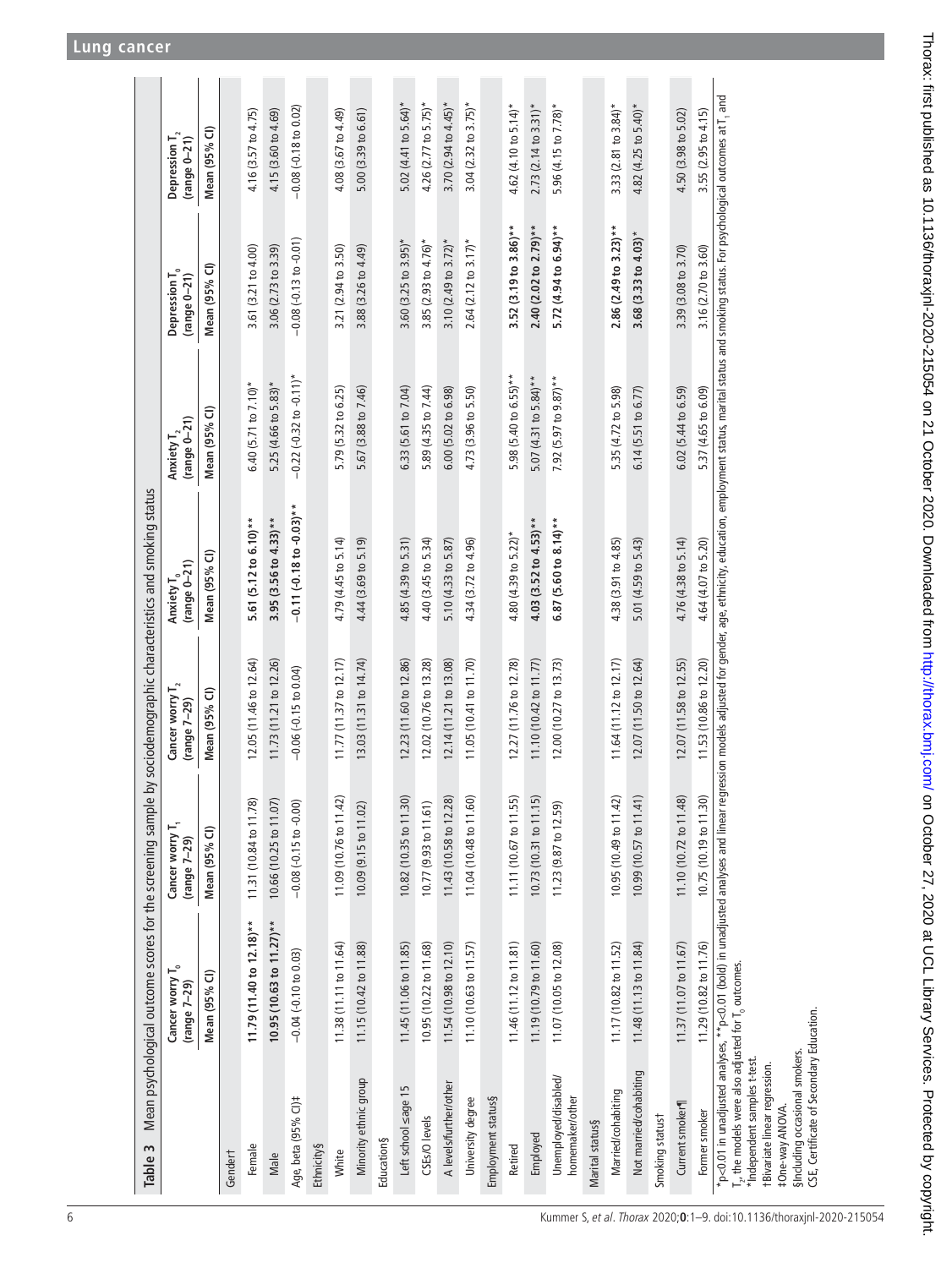<span id="page-6-0"></span>**Table 4** Multivariable linear regression predicting psychological outcomes for the screening sample compared with the community sample

|                             | <b>Community sample</b> | Screening sample       |         |                             |         |
|-----------------------------|-------------------------|------------------------|---------|-----------------------------|---------|
|                             | Estimate (unadjusted)   |                        |         | <b>Estimate (adjusted)*</b> |         |
|                             | Mean (95% CI)           | Mean (95% CI)          | P value | Beta (95% CI)               | P value |
| Cancer worry $T_{0}$        | 9.32 (8.96 to 9.69)     | 11.34 (11.09 to 11.59) | < 0.001 | 1.99 (1.51 to 2.64)         | < 0.001 |
| Cancer worry T.             |                         | 10.97 (10.66 to 11.28) | < 0.001 | $0.08$ (-0.19 to 0.34)      | 0.56    |
| Cancer worry T <sub>2</sub> |                         | 11.88 (11.49 to 12.27) | < 0.001 | 0.87 (0.49 to 1.25)         | < 0.001 |
| Anxiety T <sub>o</sub>      | 3.32 (2.94 to 3.70)     | 4.73 (4.42 to 5.04)    | < 0.001 | 1.38 (0.85 to 1.92)         | < 0.001 |
| Anxiety $T_{2}$             |                         | 5.78 (5.33 to 6.23)    | < 0.001 | 1.33 (0.99 to 1.68)         | < 0.001 |
| Depression $T_{0}$          | 3.85 (3.44 to 4.27)     | 3.32 (3.06 to 3.57)    | 0.02    | $-0.51$ (-0.99 to -0.03)    | 0.04    |
| Depression T <sub>2</sub>   |                         | 4.15 (3.76 to 4.55)    | 0.30    | $0.64$ (-0.32 to 0.95)      | < 0.001 |

Score ranges for each psychological outcome measure are: cancer worry (7-29), anxiety (0–21), depression (0–21); models adjusted for gender, age, ethnicity, education, employment status, marital status and smoking status. For psychological outcomes at T<sub>1</sub> and T<sub>2</sub>, the models were also adjusted for T<sub>0</sub> outcomes.

relative to the community sample at  $T_0$ . Mean scores for each subgroup remained within clinically normally ranges; however, further analyses showed that those with a suspicious thoracic lesion were significantly more likely to report moderate/severe depression at  $T_2$  (aOR: 17.61; 2.26 to 137.00, p<0.01, see [online supplemental table 3](https://dx.doi.org/10.1136/thoraxjnl-2020-215054)).

#### **DISCUSSION**

This is the first study to investigate psychological outcomes among LDCT screening participants in a real-world demonstration pilot service. We compared scores for anxiety, depression and cancer worry with those of a community sample of 'screening unaware' individuals; thus, eliminating any potential psychological impact of screening invitation within the comparison group. There was no evidence that screening participation had a clinically significant impact on psychological well-being. Nevertheless, differences by type of screening result, eligibility status and sociodemographic factors suggest potential risk factors for psychological distress.

While within the normal clinical range, mean psychological outcome scores were highest at 3 months follow-up and for those with indeterminate or incidental results. These higher scores were expected given previous research showing similar short-term distress responses to these types of abnormal result.<sup>89</sup> Without any long-term follow-up, it is unknown whether these

responses would have decreased over time, but existing research suggests that any adverse impact is likely to be transient. $9-11$ Previous studies have demonstrated the importance of patientcentred and evidence-based communication in minimising surveillance-related anxiety among individuals diagnosed with incidental pulmonary nodules.[23](#page-8-18) Pre-emptively implementing such strategies could minimise any potential for psychological distress and prepare participants psychologically for abnormal screening results. While mean psychological outcomes were not statistically significantly elevated among those with a suspicious thoracic lesion in adjusted analyses, binary logistic regression analyses showed that this group was more likely to report clinically significant moderate/severe depression at  $T_2$ . The smaller number of cases within the abnormal results subgroups at  $T_{2}$ , and the binary approach to analysis, reduced statistical power meaning we cannot be confident these groups did not experience significantly elevated psychological distress. Further research using real-world data is needed to understand psychological outcomes among screening participants routed through surveillance and urgent referral pathways.

Interestingly, the psychological outcomes of those who received a negative LDCT result were relatively unchanged at 3 months follow-up, whereas the subgroup within the screening sample who were not screened had increased cancer worry, anxiety and depression relative to the community sample. Previous research

<span id="page-6-1"></span>

| Table 5                                     | Differences in mean scores on psychological outcomes between the screening and community comparison sample by type of LDCT result |                                           |                                           |                                         |                                          |                                          |                                           |         |  |  |
|---------------------------------------------|-----------------------------------------------------------------------------------------------------------------------------------|-------------------------------------------|-------------------------------------------|-----------------------------------------|------------------------------------------|------------------------------------------|-------------------------------------------|---------|--|--|
|                                             |                                                                                                                                   | LSUT sample by screening result           |                                           |                                         |                                          |                                          |                                           |         |  |  |
|                                             | Community<br>sample (ref)                                                                                                         | <b>Negative LDCT</b><br>scan              | Indeterminate<br>pulmonary nodule         | <b>Suspicious thoracic</b><br>lesion    | Incidental finding<br>GP follow-up       | Incidental finding<br>hospital follow-up | No LDCT scan                              | P value |  |  |
| Cancer worry $T_{\alpha}$ , mean (95% CI)   | 9.32<br>$(8.96 \text{ to } 9.69)$                                                                                                 | $11.81***$<br>$(11.27 \text{ to } 12.35)$ | $11.04***$<br>$(10.36 \text{ to } 11.71)$ | $12.11*$<br>$(10.71 \text{ to } 13.51)$ | $11.25**$<br>$(10.86 \text{ to } 11.65)$ | 10.86<br>$(9.80 \text{ to } 11.93)$      | $11.06***$<br>$(10.45 \text{ to } 11.68)$ | < 0.001 |  |  |
| Cancer worry T., mean (95% CI)              |                                                                                                                                   | $11.37**$<br>(10.77 to 11.98)             | $11.00*$<br>$(10.28 \text{ to } 11.72)$   | 11.42<br>$(9.58 \text{ to } 13.26)$     | $10.84**$<br>$(10.31 \text{ to } 11.38)$ | 11.20<br>$(9.35 \text{ to } 13.05)$      | 10.14<br>$(9.32 \text{ to } 10.96)$       | < 0.001 |  |  |
| Cancer worry T <sub>2</sub> , mean (95% CI) |                                                                                                                                   | $11.24**$<br>$(10.59 \text{ to } 11.89)$  | $12.97**$<br>(11.96 to 13.98)             | $12.95*$<br>$(11.03 \text{ to } 14.87)$ | $11.52**$<br>$(10.92 \text{ to } 12.12)$ | $13.05*$<br>$(10.80 \text{ to } 15.30)$  | $12.03**$<br>$(10.70 \text{ to } 13.36)$  | < 0.001 |  |  |
| Anxiety T <sub>o</sub> , mean (95% CI)      | 3.32<br>$(2.94 \text{ to } 3.70)$                                                                                                 | $5.25**$<br>$(4.54 \text{ to } 5.96)$     | 4.37<br>$(3.56 \text{ to } 5.19)$         | 5.17<br>$(3.79 \text{ to } 6.56)$       | $4.49*$<br>$(3.97 \text{ to } 5.01)$     | 3.47<br>(2.31 to 4.63)                   | $4.96*$<br>$(4.24 \text{ to } 5.68)$      | < 0.001 |  |  |
| Anxiety T <sub>2</sub> , mean (95% CI)      |                                                                                                                                   | $5.29**$<br>$(4.38 \text{ to } 6.21)$     | $6.93**$<br>$(5.65 \text{ to } 8.21)$     | 6.39<br>$(4.04 \text{ to } 8.74)$       | $5.34***$<br>$(4.67 \text{ to } 6.02)$   | 4.94<br>$(2.93 \text{ to } 6.95)$        | $6.51**$<br>$(5.25 \text{ to } 7.77)$     | < 0.001 |  |  |
| Depression T <sub>o</sub> , mean (95% CI)   | 3.85<br>$(3.44 \text{ to } 4.27)$                                                                                                 | 3.58<br>$(3.04 \text{ to } 4.12)$         | 3.21<br>(2.51 to 3.91)                    | 3.89<br>$(2.42 \text{ to } 5.36)$       | 3.28<br>$(2.85 \text{ to } 3.72)$        | 2.65<br>$(1.63 \text{ to } 3.66)$        | 3.15<br>$(2.58 \text{ to } 3.73)$         | 0.23    |  |  |
| Depression T <sub>2</sub> , mean (95% CI)   |                                                                                                                                   | 3.25<br>$(2.49 \text{ to } 4.02)$         | 4.81<br>$(3.67 \text{ to } 5.96)$         | 5.28<br>$(2.71$ to $7.84)$              | 3.93<br>$(3.35 \text{ to } 4.51)$        | 3.33<br>$(1.73 \text{ to } 4.93)$        | 5.38<br>$(4.25 \text{ to } 6.51)$         | 0.01    |  |  |

Score ranges for each psychological outcome measure are: cancer worry (7–29), anxiety (0–21), depression (0–21).

\*p<0.01 for Tukey HSD posthoc test, \*\*p<0.001 for Tukey HSD posthoc test.

GP, General Practitioner; HSD, honest significant difference; LDCT, low-dose CT.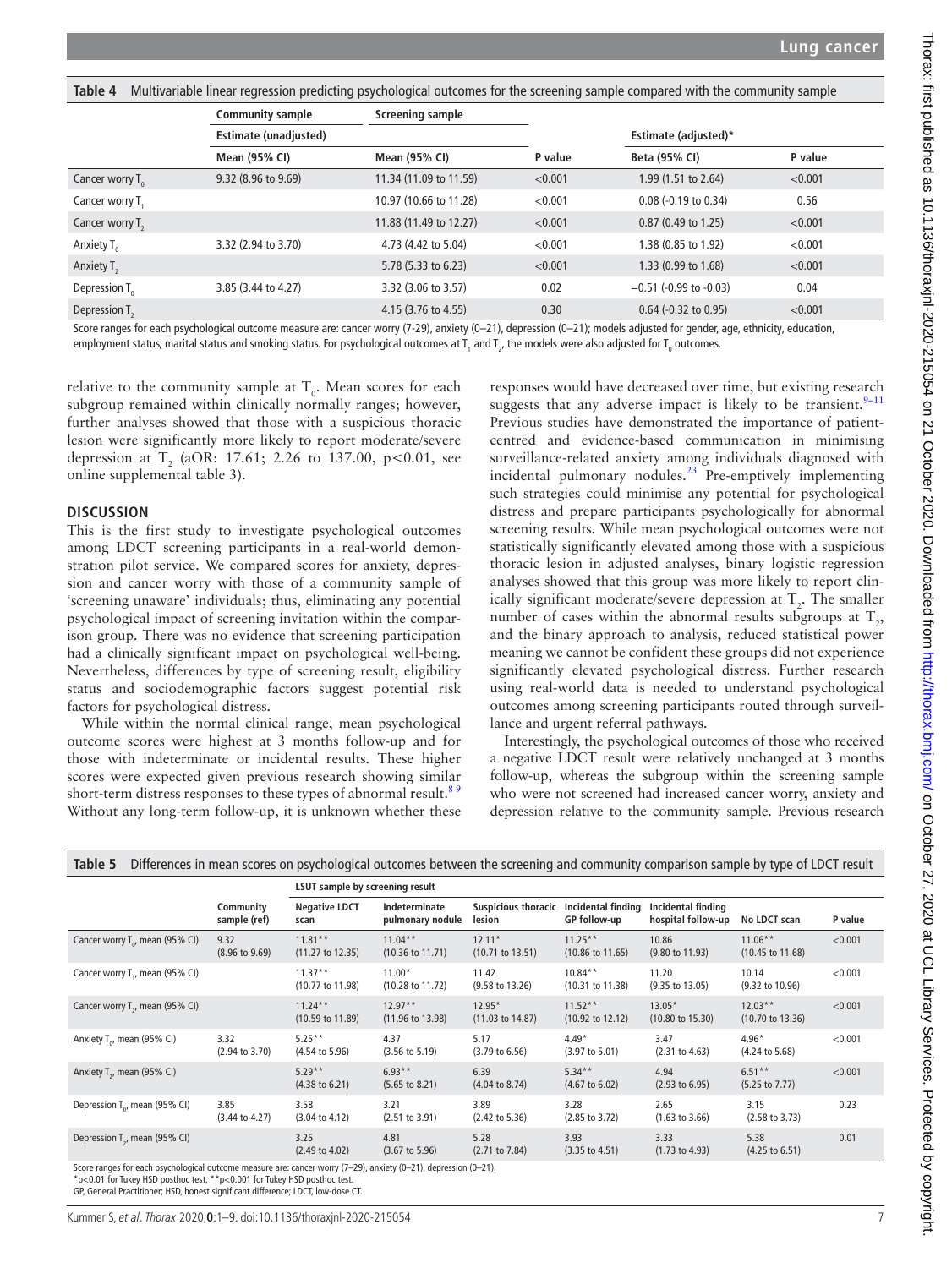<span id="page-7-0"></span>**Table 6** Multivariable linear regression predicting psychological outcomes following LDCT screening for the screening sample compared with the community sample

|                             | Community<br>sample | <b>Negative LDCT</b><br>scan | Indeterminate nodule      | Suspicious thoracic Incidental finding<br>lesion | (GP)                      | Incidental finding<br>(hospital) | No LDCT scan              |
|-----------------------------|---------------------|------------------------------|---------------------------|--------------------------------------------------|---------------------------|----------------------------------|---------------------------|
|                             | Beta (95% CI)       | Beta (95% CI)                | Beta (95% CI)             | Beta (95% CI)                                    | Beta (95% CI)             | Beta (95% CI)                    | Beta (95% CI)             |
| Cancer worry T <sub>2</sub> | Ref                 | $-0.21$                      | $2.06**$                  | 1.26                                             | $0.82*$                   | $7.41**$                         | $1.31***$                 |
| $(n=748)$                   |                     | $(-0.75 \text{ to } 0.34)$   | $(1.37 \text{ to } 2.76)$ | $(0.06 \text{ to } 2.46)$                        | $(0.32 \text{ to } 1.33)$ | $(1.15 \text{ to } 3.66)$        | $(0.62 \text{ to } 2.00)$ |
| Anxiety T <sub>2</sub>      | Ref                 | $0.75*$                      | $1.87**$                  | 1.15                                             | $1.32**$                  | 1.36                             | $2.05***$                 |
| $(n=706)$                   |                     | $(0.23 \text{ to } 1.26)$    | $(1.23 \text{ to } 2.51)$ | $(-0.06 \text{ to } 2.37)$                       | $(0.84 \text{ to } 1.79)$ | $(0.13 \text{ to } 2.59)$        | $(1.35 \text{ to } 2.75)$ |
| Depression T <sub>2</sub>   | Ref                 | 0.09                         | $1.02*$                   | 0.60                                             | $0.59*$                   | 0.04                             | $1.57**$                  |
| $(n=706)$                   |                     | $(-0.39 \text{ to } 0.56)$   | $(0.42 \text{ to } 1.62)$ | $(-0.44 \text{ to } 1.64)$                       | $(0.15 \text{ to } 1.03)$ | $(-1.05 \text{ to } 1.14)$       | $(0.95 \text{ to } 2.19)$ |

Score ranges for each psychological outcome measure are: cancer worry (7-29), anxiety (0-21), depression (0-21); models adjusted for gender, age, ethnicity, education, employment status, marital status, smoking status and  ${\tt T}_{{}_0}$  psychological outcome scores.

 $*$ p<0.01,  $*$  $*$ p<0.001.

GP, General Practitioner; LDCT, low-dose CT.

has shown negative psychosocial consequences of allocation to 'no screen' control arms of LDCT screening trials<sup>16 24</sup> but unlike these participants, those not screened in the present screening sample were predominantly ineligible for screening due to their lower risk of lung cancer. An individual's perceived personal risk of lung cancer may differ from their objective clinical risk, and this finding suggests that being ineligible could cause a small degree of psychological distress among those with a smoking history who perceive their risk of lung cancer to be high. This is important considering that an individual's eligibility status can change over time and suggests that LDCT screening eligibility needs careful communication at both the population and individual level.

Unlike previous research, smoking status did not differentiate psychological responses to LDCT screening, although former smokers in this study had quit more recently  $(\leq 7$  years) than in LDCT screening trials  $(\leq 15$  years). However, some of the same sociodemographic predictors of higher short-term psychological distress<sup>9</sup> were observed at  $T_0$ . These included female gender and younger age, which were associated not only with increased cancer worry and anxiety but also with lower education, and not being employed or married/cohabiting, which were associated with higher depression (and anxiety in the case of education). However, these differences were not statistically significant at 3 months after adjusting for  $T_0$  scores. This could suggest that sociodemographic differences are present from the outset when individuals first approach and undergo screening, rather than there being differences in the degree of psychological response to screening. Perhaps the prospect and process of screening evoke more adverse psychological reactions in these groups. Alternatively, this may reflect more widely observed differences in psychological distress and morbidity. Previous research has shown women and lower socioeconomic position (SEP) individuals report higher cancer worry,<sup>25</sup> that younger age is associated with higher anxiety among patients with cancer, $26$  that education level is inversely associated with anxiety and depression<sup>27</sup> and that non-married/cohabiting status predicts increased depression.[28](#page-8-22) While no clinically meaningful differences were observed here, further research is needed to establish the origins of poorer psychological outcomes among these subgroups and how these can be improved.

Two important strengths of this study are its external validity and the blinding of the comparison sample to the lung cancer screening context of the study; intended to prevent any potential impact of screening awareness on psychological outcomes. The screening cohort was nested within a screening demonstration pilot across two sites, which aimed to improve uptake and reduce inequalities in participation. This ultimately achieved a sample representative of lower SEP current smokers, $^{18}$  $^{18}$  $^{18}$  which

is important given that these may be risk factors for screening-induced distress.<sup>[9 24](#page-8-8)</sup> Nevertheless, the present study may still be subject to participation bias. While the aim was to recruit participants with similar demographic and smoking characteristics in both the screening and community comparison samples, their compositions differed on all characteristics except gender and age. These differences were adjusted for statistically and it is reassuring that no clinically meaningful differences were observed despite the comparison sample having characteristics that would be expected to make them more psychologically robust. However, we do not know the relative distribution of lung cancer worry among those in our broader screening-invited population, for those who attended compared with those who did not attend. Worry about risk could have motivated attendance leading to higher reported distress in the screening sample, although evidence-to-date suggests worry about lung cancer risk may actually deter participation so lung cancer worry could be higher among non-attenders.<sup>29</sup> There were also differences between questionnaire completers and non-completers in the screening sample by ethnicity, education, smoking status and LDCT scan eligibility that may have biased findings. While the absolute amount of missing data was small  $(-5\%)$ , this does further limit the study. Additional limitations are that psychological outcomes were only assessed in the short-term and following a single screen. Participation in a regular screening programme could have a cumulative impact on psychological outcomes that should be studied prospectively and longitudinally in the realworld setting. Finally, response rates to the follow-up surveys  $(T_1)$ and  $T_2$ ) were significantly lower than for baseline, which limits the interpretation of the longitudinal analysis.

This study found no clinically significant adverse psychological impact of LDCT screening for lung cancer overall, extending this prior observation from the trial setting to the health service context as well as to a sample predominantly comprised of lower SEP current smokers. In the event of screening implementation, the longitudinal impact of a repeat screening programme across diverse populations and regions within the health service context needs to be researched, as do the differences in psychological response by LDCT result, ineligibility and sociodemographic factors. It is critical that any potential risk factors for distress are better understood and managed pre-emptively through evidence-based, patient-centred communication and screening practice.

**Twitter** Jo Waller [@Jo\\_WallerKCL,](https://twitter.com/Jo_WallerKCL) Mamta Ruparel [@mamta\\_ruparel,](https://twitter.com/mamta_ruparel) Samuel M Janes [@sammjanes68](https://twitter.com/sammjanes68) and Samantha L Quaife [@QuaifeS](https://twitter.com/QuaifeS)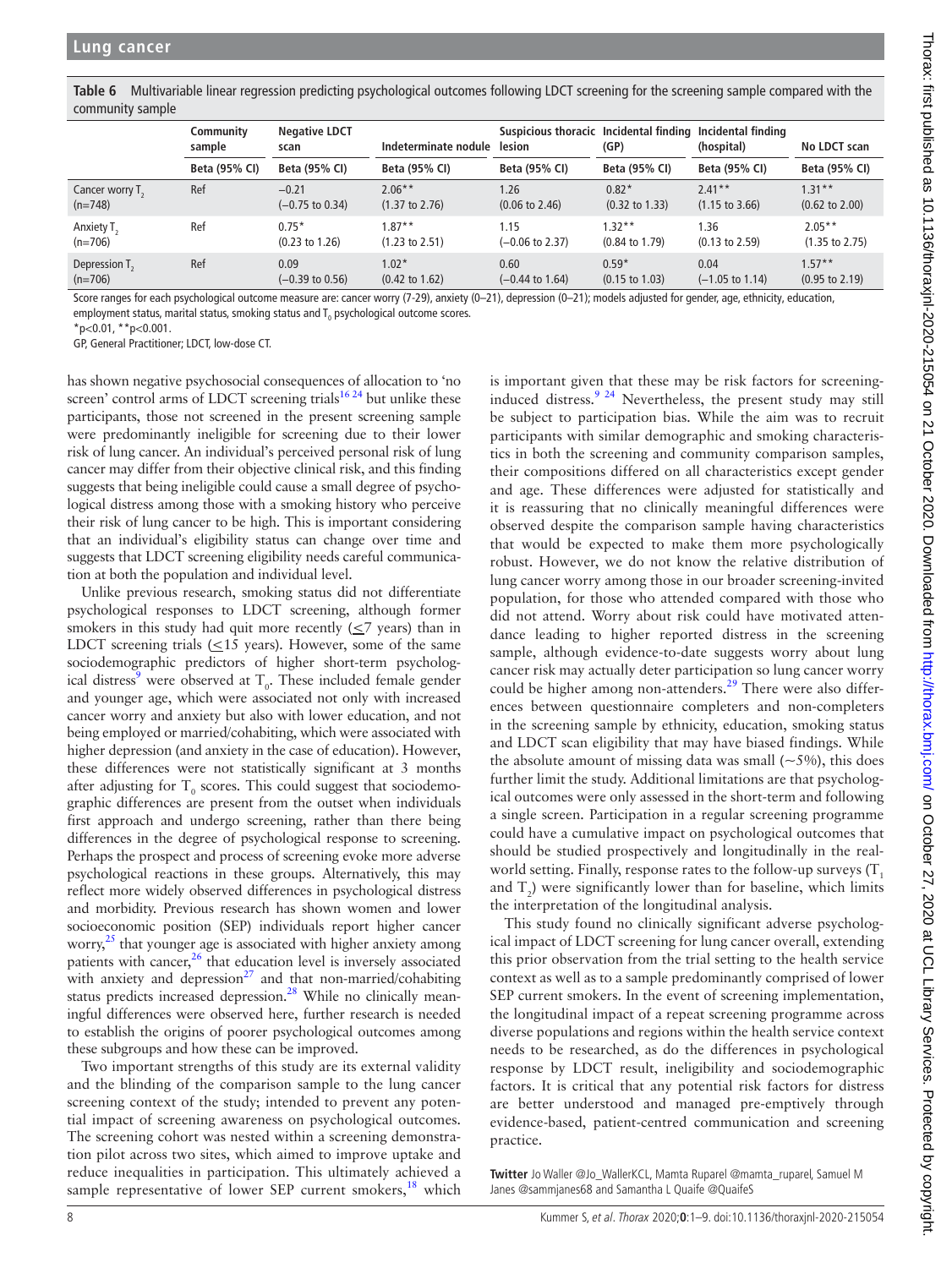# **Lung cancer**

**Acknowledgements** We would like to acknowledge the substantial intellectual contribution made to the study design by Professor Jane Wardle, who passed away prior to its conduct. We would also like to thank all the study participants who kindly gave up their time to take part.

**Contributors** JW, MR, SWD, SMJ and SLQ conceived of the study and contributed to the design and/or conduct. SK, JW, SWD and SLO carried out the analysis. All authors made a significant intellectual contribution to the interpretation of the data and contributed to the preparation and approval of the final version of the manuscript.

**Funding** This study is part of the PEOPLE project (Patient Experience Of, and Psychological responses to Lung cancer scrEening), funded by a Roy Castle Lung Cancer Foundation Project Grant (2016/04/Waller). The screening sample was recruited from the Lung Screen Uptake Trial, which was funded by a National Awareness and Early Diagnosis Initiative (NAEDI) project grant (C1418/A17976) awarded by Cancer Research UK (CRUK) and a consortium of funders (Department of Health (England); Economic and Social Research Council; Health and Social Care R&D Division, Public Health Agency, Northern Ireland; National Institute for Social Care and Health Research, Wales; Scottish Government). SLQ is supported by a Cancer Research UK Postdoctoral Fellowship (C50664/A24460). JW is supported by a Cancer Research UK Career Development Fellowship (C7492/A17219). SMJ is a Wellcome Trust Senior Fellow in Clinical Science (WT107963AIA). SMJ is supported by the Rosetrees Trust, the Roy Castle Lung Cancer Foundation, and UCLH Charitable Foundation. This work was undertaken at UCLH/UCL who received a proportion of funding from the Department of Health's NIHR Biomedical Research Centre's funding scheme.

**Competing interests** SK, JW, SWD and SLQ declare no support from financial organisations that might have an interest in the submitted work in the previous 3 years. MR was, and SMJ is, supported by funding from a commercial US healthcare company (GRAIL) as part of funding for a large trial of low dose CT screening, called the 'SUMMIT Study'. SLQ collaborates on the SUMMIT Study. SMJ has been paid by Astra Zeneca, BARD1 Bioscience and Achilles Therapeutics for being an Advisory Board Expert and travel to one US conference. SMJ receives grant funding from Owlstone for a separate research study. MR has received travel funding for a conference and educational meeting from Takeda and Astra Zenica. All authors perceive that these disclosures pose no academic conflict for this study. All authors declare no other relationships or activities that could appear to have influenced the submitted work.

#### **Patient consent for publication** Not required.

**Provenance and peer review** Not commissioned; externally peer reviewed.

**Data availability statement** Relevant individual de-identified participant data (including data dictionaries) will be made available upon reasonable request to SMJ (for the screening sample) and to SLQ (for the community sample). Data will be available to share after the publication of the study primary and secondary endpoints. The Lung Screen Uptake Trial protocol and SAP are openly available online and referenced in this manuscript.

**Open access** This is an open access article distributed in accordance with the Creative Commons Attribution 4.0 Unported (CC BY 4.0) license, which permits others to copy, redistribute, remix, transform and build upon this work for any purpose, provided the original work is properly cited, a link to the licence is given, and indication of whether changes were made. See: [https://creativecommons.org/](https://creativecommons.org/licenses/by/4.0/) [licenses/by/4.0/.](https://creativecommons.org/licenses/by/4.0/)

#### **ORCID iDs**

Jo Waller <http://orcid.org/0000-0003-4025-9132> Mamta Ruparel <http://orcid.org/0000-0001-8880-6567> Stephen W Duffy<http://orcid.org/0000-0003-4901-7922> Samuel M Janes <http://orcid.org/0000-0002-6634-5939> Samantha L Quaife<http://orcid.org/0000-0002-4918-6382>

#### **REFERENCES**

- <span id="page-8-0"></span>Cancer Research UK. Lung cancer mortality statistics. Available: [https://www.](https://www.cancerresearchuk.org/health-professional/cancer-statistics/statistics-by-cancer-type/lung-cancer/mortality#heading-Zero) [cancerresearchuk.org/health-professional/cancer-statistics/statistics-by-cancer-type/](https://www.cancerresearchuk.org/health-professional/cancer-statistics/statistics-by-cancer-type/lung-cancer/mortality#heading-Zero) [lung-cancer/mortality#heading-Zero](https://www.cancerresearchuk.org/health-professional/cancer-statistics/statistics-by-cancer-type/lung-cancer/mortality#heading-Zero)
- <span id="page-8-1"></span>2 Cancer Research UK. Lung cancer incidence statistics. Available: [https://www.](https://www.cancerresearchuk.org/health-professional/cancer-statistics/statistics-by-cancer-type/lung-cancer/incidence#heading-Three) [cancerresearchuk.org/health-professional/cancer-statistics/statistics-by-cancer-type/](https://www.cancerresearchuk.org/health-professional/cancer-statistics/statistics-by-cancer-type/lung-cancer/incidence#heading-Three) [lung-cancer/incidence#heading-Three](https://www.cancerresearchuk.org/health-professional/cancer-statistics/statistics-by-cancer-type/lung-cancer/incidence#heading-Three)
- <span id="page-8-2"></span>3 Goldstraw P, Chansky K, Crowley J, et al. The IASLC lung cancer staging project: proposals for revision of the TNM stage groupings in the forthcoming (eighth) edition of the TNM classification for lung cancer. [J Thorac Oncol](http://dx.doi.org/10.1016/j.jtho.2015.09.009) 2016;11:39-51.
- <span id="page-8-3"></span>4 National Lung Screening Trial Research Team, Aberle DR, Adams AM, et al. Reduced lung-cancer mortality with low-dose computed tomographic screening. [N Engl J Med](http://dx.doi.org/10.1056/NEJMoa1102873) 2011;365:395–409.
- <span id="page-8-6"></span>5 de Koning HJ, van der Aalst CM, de Jong PA, et al. Reduced lung-cancer mortality with volume CT screening in a randomized trial. [N Engl J Med](http://dx.doi.org/10.1056/NEJMoa1911793) 2020;382:503-13.
- <span id="page-8-4"></span>6 Wilson JMG, Jungner G. Principles and practice of screening for disease. Available: [http://apps.who.int/iris/bitstream/10665/37650/1/WHO\\_PHP\\_34.pdf](http://apps.who.int/iris/bitstream/10665/37650/1/WHO_PHP_34.pdf)
- <span id="page-8-5"></span>7 Bach PB, Mirkin JN, Oliver TK, et al. Benefits and harms of CT screening for lung cancer: a systematic review. [JAMA](http://dx.doi.org/10.1001/jama.2012.5521) 2012;307:2418-29.
- <span id="page-8-7"></span>8 van den Bergh KAM, Essink-Bot ML, Borsboom GJJM, et al. Short-Term health-related quality of life consequences in a lung cancer CT screening trial (NELSON). [Br J Cancer](http://dx.doi.org/10.1038/sj.bjc.6605459) 2010;102:27–34.
- <span id="page-8-8"></span>9 Brain K, Lifford KJ, Carter B, et al. Long-Term psychosocial outcomes of low-dose CT screening: results of the UK lung cancer screening randomised controlled trial. [Thorax](http://dx.doi.org/10.1136/thoraxjnl-2016-208283) 2016;71:996–1005.
- <span id="page-8-9"></span>10 Wu GX, Raz DJ, Brown L, et al. Psychological burden associated with lung cancer screening: a systematic review. [Clin Lung Cancer](http://dx.doi.org/10.1016/j.cllc.2016.03.007) 2016;17:315-24.
- 11 van den Bergh KAM, Essink-Bot ML, Borsboom GJJM, et al. Long-Term effects of lung cancer computed tomography screening on health-related quality of life: the NELSON trial. [Eur Respir J](http://dx.doi.org/10.1183/09031936.00123410) 2011;38:154-61.
- <span id="page-8-10"></span>12 Taghizadeh N, Tremblay A, Cressman S, et al. Health-Related quality of life and anxiety in the PAN-CAN lung cancer screening cohort. [BMJ Open](http://dx.doi.org/10.1136/bmjopen-2018-024719) 2019;9:e024719.
- <span id="page-8-11"></span>13 McRonald FE, Yadegarfar G, Baldwin DR, et al. The UK Lung Screen (UKLS): demographic profile of first 88,897 approaches provides recommendations for population screening. [Cancer Prev Res](http://dx.doi.org/10.1158/1940-6207.CAPR-13-0206) 2014;7:362–71.
- 14 Aberle DR, Adams AM, et al, National Lung Screening Trial Research Team. Baseline characteristics of participants in the randomized National lung screening trial. J Natl [Cancer Inst](http://dx.doi.org/10.1093/jnci/djq434) 2010;102:1771–9.
- 15 Hestbech MS, Siersma V, Dirksen A, et al. Participation bias in a randomised trial of screening for lung cancer. [Lung Cancer](http://dx.doi.org/10.1016/j.lungcan.2010.12.018) 2011;73:325-31.
- <span id="page-8-12"></span>16 Aggestrup LM, Hestbech MS, Siersma V, et al. Psychosocial consequences of allocation to lung cancer screening: a randomised controlled trial. **[BMJ Open](http://dx.doi.org/10.1136/bmjopen-2011-000663)** 2012;2:e000663.
- <span id="page-8-13"></span>17 Quaife SL, Ruparel M, Beeken RJ, et al. The Lung Screen Uptake Trial (LSUT): protocol for a randomised controlled demonstration lung cancer screening pilot testing a targeted invitation strategy for high risk and 'hard-to-reach' patients. [BMC Cancer](http://dx.doi.org/10.1186/s12885-016-2316-z) 2016;16:281–282.
- <span id="page-8-23"></span>18 Quaife SL, Ruparel M, Dickson JL, et al. Lung screen uptake trial (LSUT): randomized controlled clinical trial testing targeted invitation materials. [Am J Respir Crit Care Med](http://dx.doi.org/10.1164/rccm.201905-0946OC) 2020;201:965–75.
- <span id="page-8-14"></span>19 Fidler JA, Shahab L, West O, et al. 'The smoking toolkit study': a national study of smoking and smoking cessation in England. [BMC Public Health](http://dx.doi.org/10.1186/1471-2458-11-479) 2011;11:479.
- <span id="page-8-15"></span>20 Zigmond AS, Snaith RP. The hospital anxiety and depression scale. Acta Psychiatr [Scand](http://dx.doi.org/10.1111/j.1600-0447.1983.tb09716.x) 1983;67:361–70.
- <span id="page-8-16"></span>21 Lerman C, Daly M, Sands C, et al. Mammography adherence and psychological distress among women at risk for breast cancer. [J Natl Cancer Inst](http://dx.doi.org/10.1093/jnci/85.13.1074) 1993;85:1074–80.
- <span id="page-8-17"></span>22 Shih T-H, Xitao Fan F. Comparing response rates from web and mail surveys: a metaanalysis. [Field methods](http://dx.doi.org/10.1177/1525822X08317085) 2008;20:249–71.
- <span id="page-8-18"></span>23 Slatore CG, Wiener RS. Pulmonary nodules: a small problem for many, severe distress for some, and how to communicate about it. [Chest](http://dx.doi.org/10.1016/j.chest.2017.10.013) 2018;153:1004-15.
- 24 Rasmussen JF, Siersma V, Pedersen JH, et al. Psychosocial consequences in the Danish randomised controlled lung cancer screening trial (DLCST). [Lung Cancer](http://dx.doi.org/10.1016/j.lungcan.2014.11.003) 2015;87:65–72.
- <span id="page-8-19"></span>25 Vrinten C, van Jaarsveld CHM, Waller J, et al. The structure and demographic correlates of cancer fear. [BMC Cancer](http://dx.doi.org/10.1186/1471-2407-14-597) 2014;14:597.
- <span id="page-8-20"></span>26 Hinz A, Herzberg PY, Lordick F, et al. Age and gender differences in anxiety and depression in cancer patients compared with the general population. Eur J Cancer [Care](http://dx.doi.org/10.1111/ecc.13129) 2019;28:e13129.
- <span id="page-8-21"></span>27 Bjelland I, Krokstad S, Mykletun A, et al. Does a higher educational level protect against anxiety and depression? The HUNT study. [Soc Sci Med](http://dx.doi.org/10.1016/j.socscimed.2007.12.019) 2008;66:1334–45.
- <span id="page-8-22"></span>28 Lorant V, Croux C, Weich S, et al. Depression and socio-economic risk factors: 7-year longitudinal population study. [Br J Psychiatry](http://dx.doi.org/10.1192/bjp.bp.105.020040) 2007;190:293-8.
- <span id="page-8-24"></span>29 Ali N, Lifford KJ, Carter B, et al. Barriers to uptake among high-risk individuals declining participation in lung cancer screening: a mixed methods analysis of the UK lung cancer screening (UKLS) trial. **[BMJ Open](http://dx.doi.org/10.1136/bmjopen-2015-008254) 2015**;5:e008254.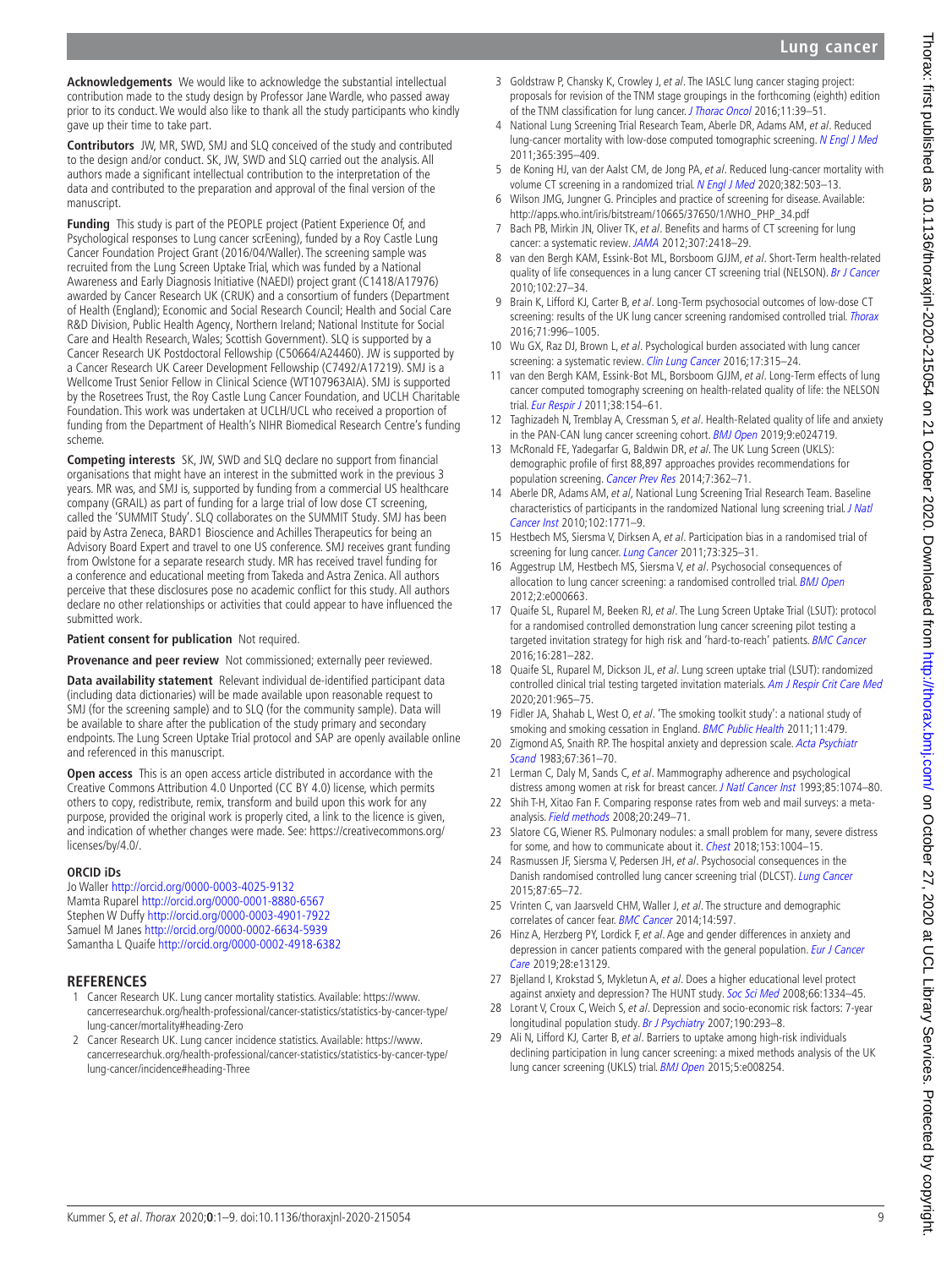|                           | Anxiety T <sub>0</sub> |                 |                    | <b>Anxiety T<sub>2</sub></b> |                 |                  |  |
|---------------------------|------------------------|-----------------|--------------------|------------------------------|-----------------|------------------|--|
|                           | $%$ (n)                | $%$ (n)         | aOR (95% CI)       | $%$ (n)                      | $%$ (n)         | aOR (95% CI)     |  |
|                           | Normal/Mild            | Moderate/Severe |                    | Normal/ Mild                 | Moderate/Severe |                  |  |
| Gender                    |                        |                 |                    |                              |                 |                  |  |
| Male                      | 93.6 (368)             | 6.4(25)         | 1.00               | 88.2 (194)                   | 11.8(26)        | 1.00             |  |
| Female                    | 82.6 (290)             | 17.4 (61)       | 2.83 (1.70,4.71)** | 79.8 (150)                   | 20.2(38)        | 2.23(0.97,5.12)  |  |
| Age                       |                        |                 | 0.92(0.86, 0.99)   |                              |                 | 0.90(0.79, 1.01) |  |
| <b>Ethnicity</b>          |                        |                 |                    |                              |                 |                  |  |
| White                     | 88.6 (560)             | 11.4 (72)       | 1.00               | 83.7 (313)                   | 16.3(61)        | 1.00             |  |
| Minority ethnic group     | 87.3 (96)              | 12.7(14)        | 1.23(0.63, 2.41)   | 90.9 (30)                    | 9.1(3)          | 0.20(0.04, 1.09) |  |
| <b>Education</b>          |                        |                 |                    |                              |                 |                  |  |
| Left school $\leq$ age 15 | 88.2 (320)             | 11.8(43)        | 1.00               | 81.7 (138)                   | 18.3 (31)       | 1.00             |  |
| CSEs/O levels             | 89.7 (70)              | 10.3(8)         | 0.61(0.25, 1.45)   | 83.0 (39)                    | 17.0(8)         | 2.34 (0.68,8.08) |  |
| A levels/Further/Other    | 84.6 (110)             | 15.4 (20)       | 1.28 (0.69,2.38)   | 81.7(67)                     | 18.3(15)        | 0.99(0.36, 2.74) |  |
| University degree         | 91.3 (157)             | 8.7(15)         | 0.81(0.42, 1.56)   | 90.9 (100)                   | 9.1(10)         | 0.32(0.10, 1.06) |  |
| <b>Employment status</b>  |                        |                 |                    |                              |                 |                  |  |
| Retired                   | 87.6 (397)             | 12.4 (56)       | 1.00               | 82.6 (218)                   | 17.4 (46)       | 1.00             |  |
| Employed                  | 93.5 (203)             | 6.5(14)         | 0.42(0.22, 0.81)   | 89.9 (98)                    | 10.1(11)        | 0.58(0.21, 1.57) |  |
| Unemployed/Disabled/      | 75.5 (40)              | 24.5(13)        | 1.53(0.71, 3.27)   | 76.9 (20)                    | 23.1(6)         | 0.31(0.05, 1.82) |  |
| Homemaker/Other           |                        |                 |                    |                              |                 |                  |  |
| <b>Marital status</b>     |                        |                 |                    |                              |                 |                  |  |
| Married/cohabiting        | 89.4 (294)             | 10.6(35)        | 1.00               | 87.8 (158)                   | 12.2(22)        | 1.00             |  |
| Not married/cohabiting    | 87.7 (362)             | 12.3(51)        | 1.04(0.64, 1.69)   | 81.5 (185)                   | 18.5 (42)       | 1.72 (0.75,3.91) |  |
| <b>Smoking status</b>     |                        |                 |                    |                              |                 |                  |  |
| Current smoker            | 88.5 (452)             | 11.5(59)        | 1.00               | 83.6 (219)                   | 16.4 (43)       | 1.00             |  |
| Former smoker             | 88.7 (205)             | 11.3(26)        | 1.12(0.67, 1.87)   | 85.5 (124)                   | 14.5(21)        | 1.14(0.50, 2.61) |  |

**Supplementary Table 1** Frequencies and multivariable logistic regression for scoring above threshold for moderate/severe anxiety among screening sample

NOTE: aOR = adjusted odds ratio; 95% CI = 95% Confidence Intervals; \* p < .01, \*\* p <.001; Models adjusted for gender, age, ethnicity, education, employment status, marital status, smoking status, and T<sub>0</sub> psychological outcome scores.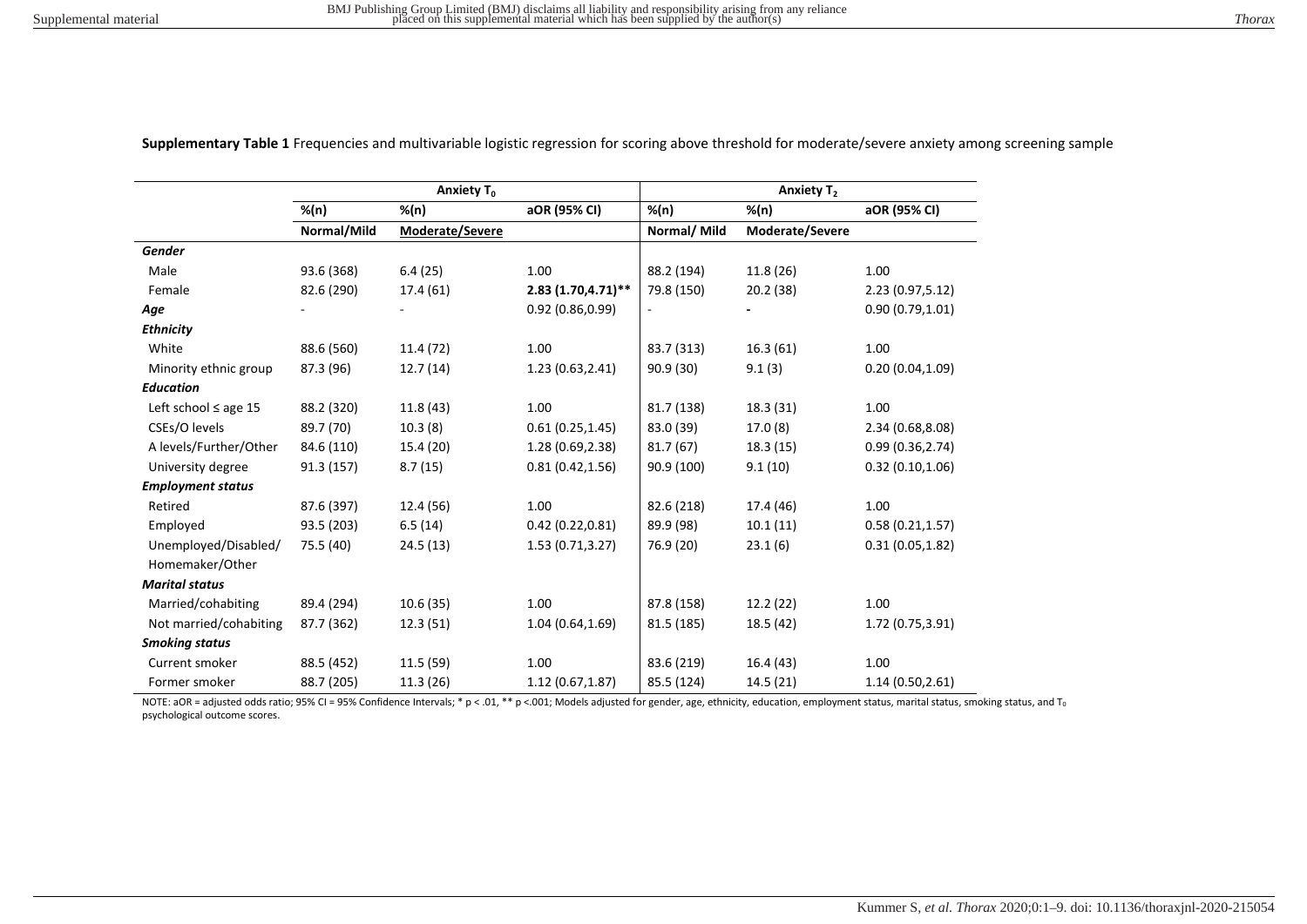**Supplementary Table 2** Frequencies and multivariable logistic regression for scoring above threshold for moderate/severe depression among screening sample

|                           |                          | Depression $T_0$ |                      | Depression T <sub>2</sub> |                 |                   |  |
|---------------------------|--------------------------|------------------|----------------------|---------------------------|-----------------|-------------------|--|
|                           | %(n)                     | $%$ (n)          | aOR (95% CI)         |                           |                 | aOR (95% CI)      |  |
|                           | Normal/ Mild             | Moderate/Severe  |                      | Normal/ Mild              | Moderate/Severe |                   |  |
| Gender                    |                          |                  |                      |                           |                 |                   |  |
| Male                      | 94.6 (384)               | 5.4(22)          | 1.00                 | 93.4 (211)                | 6.6(15)         | 1.00              |  |
| Female                    | 93.7 (327)               | 6.3(22)          | 0.89(0.46, 1.71)     | 93.0 (173)                | 7.0(12)         | 0.78(0.26, 2.34)  |  |
| Age                       | $\overline{\phantom{a}}$ |                  | $0.86(0.78, 0.96)$ * |                           |                 | 1.01(0.86, 1.19)  |  |
| <b>Ethnicity</b>          |                          |                  |                      |                           |                 |                   |  |
| White                     | 93.8 (600)               | 6.3(40)          | 1.00                 | 93.4 (351)                | 6.6(25)         | 1.00              |  |
| Minority ethnic group     | 96.5 (110)               | 3.5(4)           | 0.47(0.16, 1.42)     | 91.4 (32)                 | 8.6(3)          | 1.11(0.20, 6.07)  |  |
| <b>Education</b>          |                          |                  |                      |                           |                 |                   |  |
| Left school $\leq$ age 15 | 95.3 (344)               | 4.7(17)          | 1.00                 | 91.5 (162)                | 8.5(15)         | 1.00              |  |
| CSEs/O levels             | 89.7 (70)                | 10.3(8)          | 1.67(0.63, 4.39)     | 87.0 (40)                 | 13.0(6)         | 1.50 (0.31,7.20)  |  |
| A levels/Further/Other    | 93.5 (129)               | 6.5(9)           | 1.35(0.56, 3.25)     | 96.2 (76)                 | 3.8(3)          | 0.23(0.04, 1.44)  |  |
| University degree         | 94.4 (167)               | 5.6(10)          | 1.54 (0.65,3.61)     | 96.4 (106)                | 3.6(4)          | 0.25(0.04, 1.47)  |  |
| <b>Employment status</b>  |                          |                  |                      |                           |                 |                   |  |
| Retired                   | 94.6 (435)               | 5.4(25)          | 1.00                 | 91.6 (240)                | 8.4(22)         | 1.00              |  |
| Employed                  | 97.7 (215)               | 2.3(5)           | 0.26(0.10, 0.72)     | 98.2 (108)                | 1.8(2)          | 1.00(0.18,5.60)   |  |
| Unemployed/Disabled/      | 75.5 (40)                | 24.6(13)         | $3.19(1.39,7.35)^*$  | 85.7 (24)                 | 14.3(4)         | 1.98 (0.31,12.80) |  |
| Homemaker/Other           |                          |                  |                      |                           |                 |                   |  |
| <b>Marital status</b>     |                          |                  |                      |                           |                 |                   |  |
| Married/cohabiting        | 95.0 (321)               | 5.0(17)          | 1.00                 | 95.6 (175)                | 4.4(8)          | 1.00              |  |
| Not married/cohabiting    | 93.5 (388)               | 6.5(27)          | 1.24 (0.64,2.40)     | 91.2 (208)                | 8.8(20)         | 1.34 (0.42,4.25)  |  |
| <b>Smoking status</b>     |                          |                  |                      |                           |                 |                   |  |
| Current smoker            | 93.6 (482)               | 6.4(33)          | 1.00                 | 91.6 (240)                | 8.4(22)         | 1.00              |  |
| Former smoker             | 95.4 (226)               | 4.6(11)          | 0.76(0.36, 1.61)     | 96.0 (143)                | 4.0(6)          | 0.75(0.22, 2.55)  |  |

NOTE: aOR = adjusted odds ratio; 95% CI = 95% Confidence Intervals; \* p < .01, \*\* p <.001; Models adjusted for gender, age, ethnicity, education, employment status, marital status, smoking status, and T<sub>0</sub> psychological outcome scores.